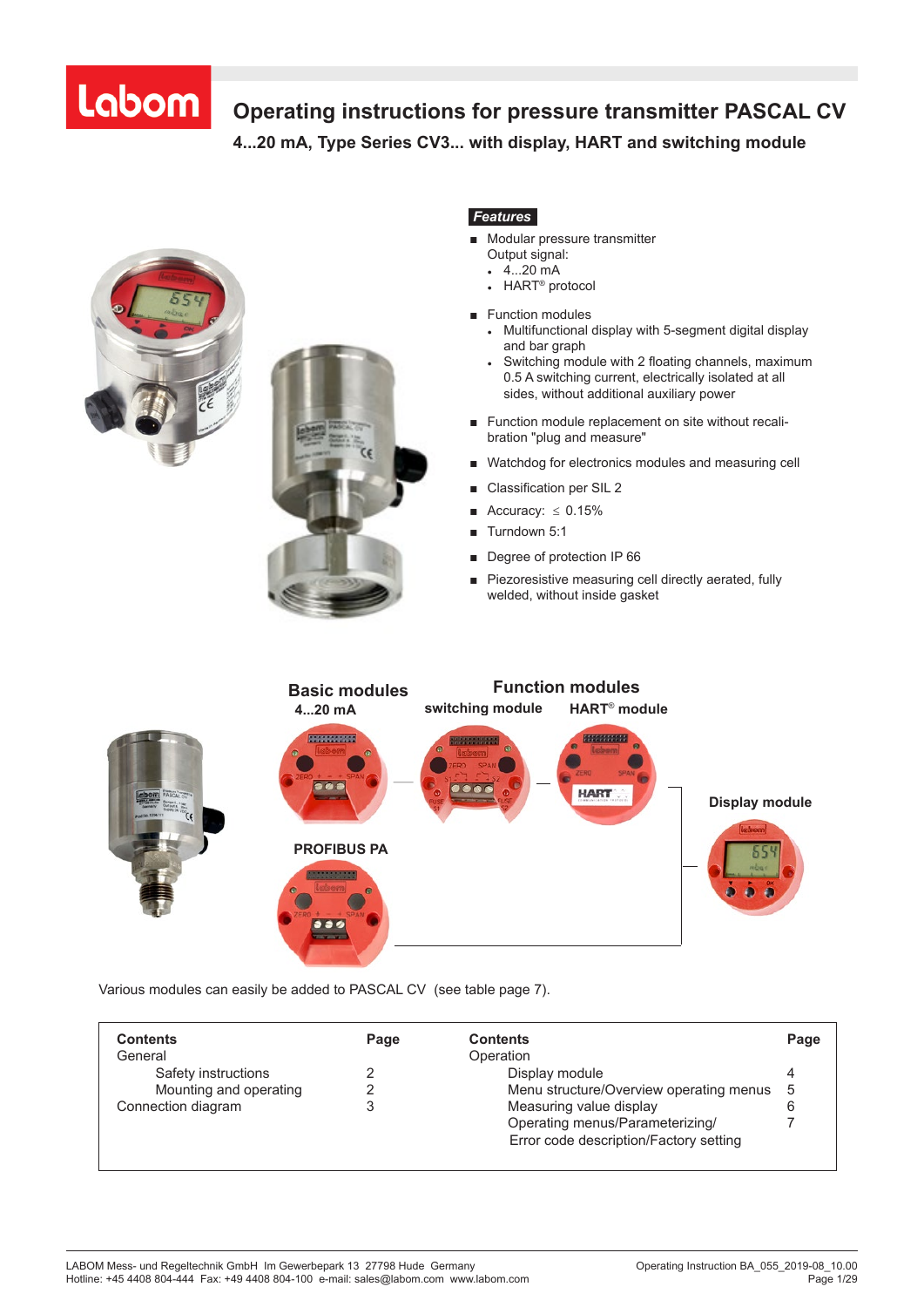### *General*

These operating instructions refer to installation, commissioning, servicing and adjustment. Statutory regulations, valid standards, additional technical details in the relevant data sheet, details of the type plate and any additional certificates are to be observed along with these operating instructions.

- Installation, operation and maintenance of the instrument may be executed by authorized personnel, only, using suitable equipment.
- Warning: If the instrument is used incorrectly it is possible that serious injuries or damage can occur!
- Prior to the disassembly of the pressure transmitter the impulse ducts between the measuring transmitter and the process have to be locked and relieved from pressure.
- The standard nominal pressure rating and the permissible operating temperature of the gasket should be observed for all process connections. Operation outside the allowed nominal pressure rating, especially with clamp connections, is only possible with suitable clamps. In this case, note DIN 32676 for stipulations on heat resistance.
- **Pressure transmitters that are mechanically defective can cause** injuries or give rise to process faults. Suitable precautions should be taken to avoid this.

The CE marking on the instruments certifies compliance with valid EU directives for bringing products to market within the European Union. The following directives are met:

| <b>EMC</b> directives               | EMC        | 2004/108/EG |
|-------------------------------------|------------|-------------|
| <b>Pressure Equipment Directive</b> | <b>PFD</b> | 97/23/EG    |

## *Connection to Zone 0*

The pressure transmitter is suitable for Zone 0-connection. Zone 0 is allowed with pressure from 0.8 to 1.1 bar and temperatures from  $-20$  °C to +60 °C.

## **Mounting and operating** <br>as per IEC 61508 SIL 2

- **Before** mounting the instrument ensure that pressure range, overpressure resistance, media compatibility, thermostability and pressure port are suitable for the process at hand.
- Conduct process installation before electrical installation.
- Measuring instruments that should not have any oil or grease residues in the pressure port are marked "Free of oil and grease".
- Gaskets must be chosen that are suited to the process connection and resistant to the measured medium.
- Check for pressure tightness when commissioning the transmitter.
- . Do not insulate the temperature decoupler, as this would reduce the decoupling effect. Follow DIN 32676.
- Wire up the instrument with power switched off.
- The housing in protection class IP66 consists of a two chamber system in which the measuring cell is aerated directly in relation to the environment by means of a PTFE filter system.
- The instrument can only be protected against electromagnetic interference (EMC) when the conditions for screening, earthing, wiring and potential isolation are met during installation.
- . The mounting position should be taken into consideration when checking the zero output. Standard transmitters are adjusted at the factory for vertical mounting. Changes to the mounting position can cause zero shifts at pressure ranges  $\leq$  2 bar. These drifts can be corrected by adjustment on site.
- . When the instrument is opened any contact with the electrical connections can affect the signals. This situation can be avoided by switching off the supply voltage or by disconnecting the signal circuit.
- . The types of protection IP66 are only achieved, when the threaded ring has been screwed tight after electrical connection/parameterization.
- The instrument requires no maintenance.

#### *Instructions for the operation with diaphragm seal*

- To avoid soiling and damage remove protective cap or wrapping **Safety instructions**<br>in front of the separating diaphragm before mounting.
	- Do not touch the flush mounted separating diaphragm, as there is a danger of deformation at measuring ranges to 10 bar / 150 psi. Instrument zero point and measuring characteristics could also be affected.
	- Measuring instrument and diaphragm seal are a closed system and should not be separated.
	- Avoid overtightening the process screw joints as this can result in zero displacements at the pressure transmitter (fixing error).
	- When using systems with capillary for vacuum measurements always mount the pressure transmitter underneath the diaphragm seal. The instruments are set at the factory with pressure transmitter and diaphragm seal at the same height. Correct any differences in height between diaphragm seal and pressure transmitter arising from conditions on site on the pressure transmitter when placing the instrument into operation (see "Setting the measuring range"). When correcting for elevation be aware of the adjustment limits.
- Be sure to install and securely fasten the capillary to avoid vibrations. Roll up overlengths with a minimum radius of 50 cm. Shock and changes in temperature can impact on measurements.<br>Shock and changes in temperature can impact on measurements.
	- Process and ambient temperatures can cause zero displacements at the pressure transmitter with some system designs. We can supply you with an error analysis.

### *HART® protocol*

The HART® module enables the use of the HART protocol. Use only power supply amplifiers and isolation amplifiers that are suitable for operation with HART® HART Version V6.0, user interface compatible with Siemens PDM and Emerson AMS.

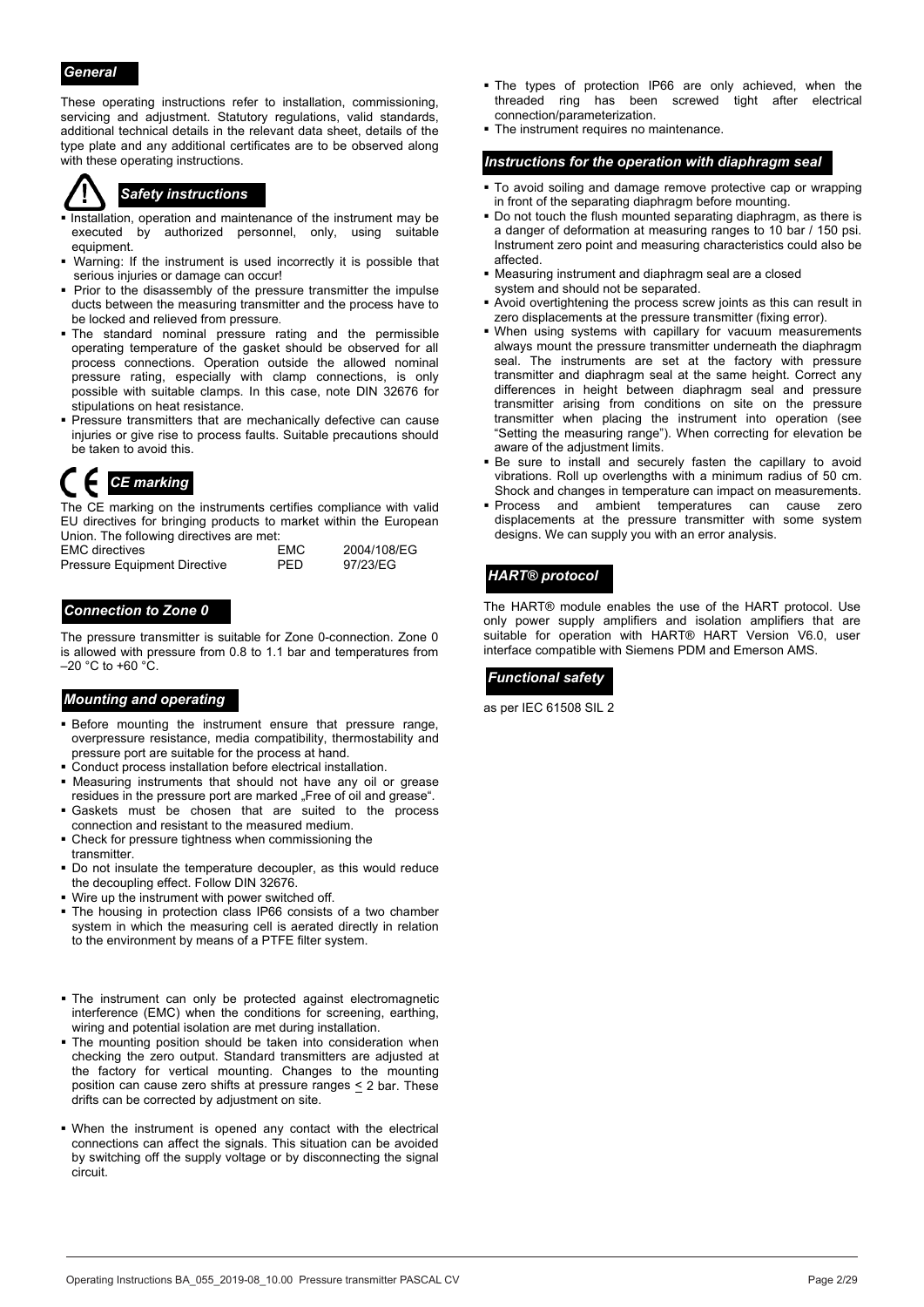#### **Basic module 4...20 mA**

#### Internal terminals with cable gland design



Cable gland design: remove switching module to connect basic module

#### **Switching module**

#### Internal terminals with cable gland design



Cable gland design: remove display module to connect switching module

#### **Note on the electrical connection of the switching module**

Two terminals (+ and -) are available for connecting the two direct current switching outputs.

The switching outputs are galvanically isolated from each other and from the other transmitter (500 VAC).

The switching output can never be destroyed if the maximum switching voltage 30 VDC is observed.

The internal resistance of the switching output is approx. 0.3 Ohm (when  $I_s = 0.5$  A) in switched status.

In the event of reversed voltage, the switching output is switched (internal diode).

If the switched current exceeds the nominal current 500 mA then an automatically resetting thermal fuse is activated. A holding current establishes itself which depends on the level of the voltage applied.

The fuse only resumes its low Ohmic state when the current drops dramatically below the holding current because the switching output has been switched off/ disconnected or the power supply on the switched circuit has been switched off/ reduced.

If the switching output is correctly connected (not reversed) the "FUSE S1" and "FUSE S2" LEDs indicate that the fuse has been activated (only viewable when display module disassembled). This requires a minimum power supply of 3 V on the switched circuit.

color code as Binder series 763

circular connector



circular connector

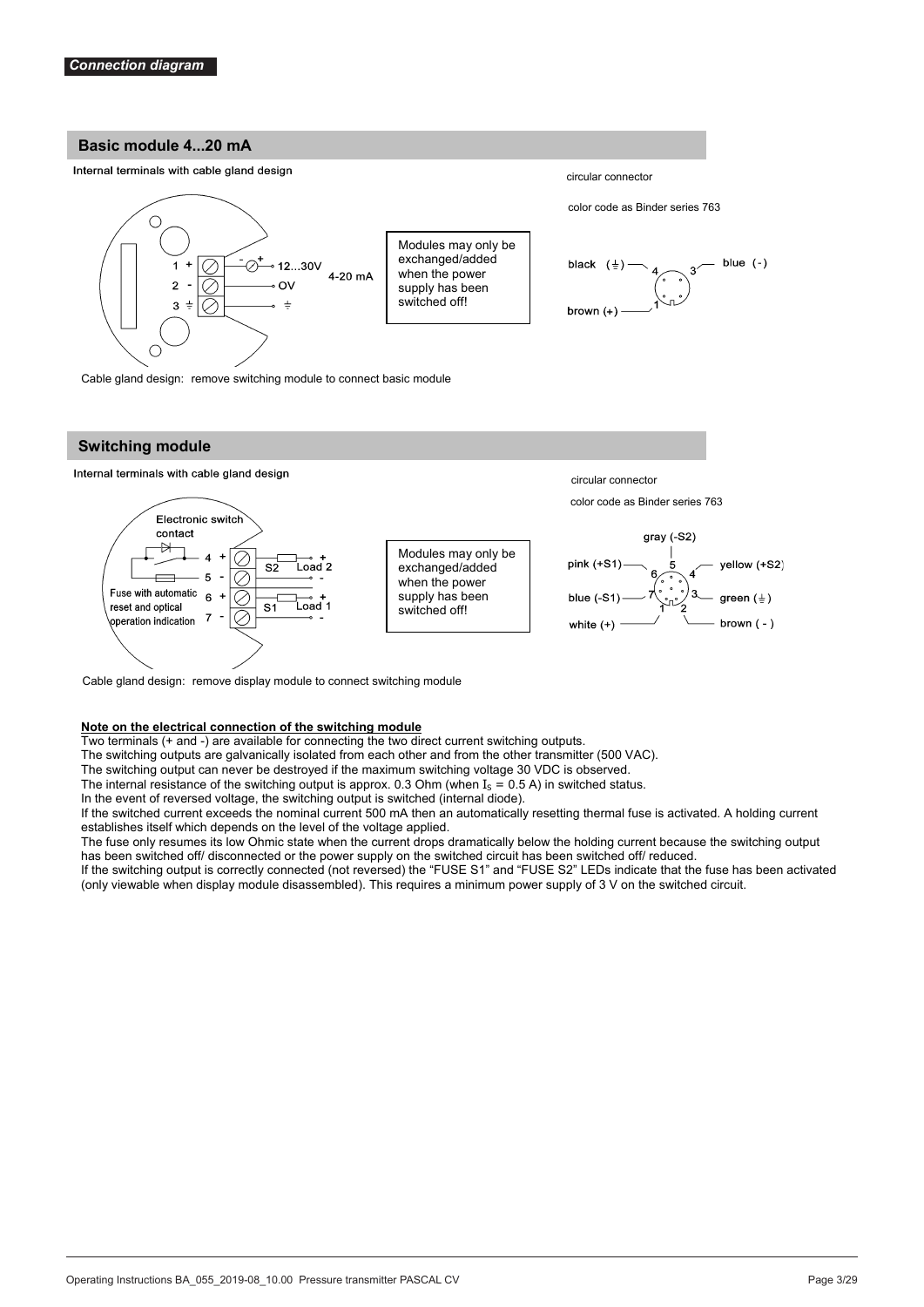## *Operation of pressure transmitter PASCAL CV with display module SW Rev. 3.0*

The standard ex-works setting for the display module can be found in the table on page 7.



| Overpressure display |                                                                                                                                                                                                                                                                                                                                                   |               | If the pressure applying to the MU exceeds the sensor limits, then the measurement display begins to |  |  |
|----------------------|---------------------------------------------------------------------------------------------------------------------------------------------------------------------------------------------------------------------------------------------------------------------------------------------------------------------------------------------------|---------------|------------------------------------------------------------------------------------------------------|--|--|
|                      | flash and an upward-pointing arrow $\blacksquare$ appears on the display.                                                                                                                                                                                                                                                                         |               |                                                                                                      |  |  |
| Mode                 | $C =$<br>Change (input mode when changing a parameter)<br>Info (the ACTUAL value specified by the user)<br>$=$<br>$W =$<br>Warnings (Warning of critical states)<br>Error (error messages)<br>$E =$                                                                                                                                               |               |                                                                                                      |  |  |
| Module mounting      | When mounting the modules, the screws should not be over-tightened                                                                                                                                                                                                                                                                                |               | Modules may only be exchanged/ replaced when the power supply ahs been switched off!                 |  |  |
| Switching display    | Two switch symbols show the status of the switching contacts.                                                                                                                                                                                                                                                                                     |               |                                                                                                      |  |  |
|                      | Example: Switch contact 1 opened<br>Switch contact 2 closed                                                                                                                                                                                                                                                                                       |               | <b>N</b> _S1<br>---S2                                                                                |  |  |
| Meas. value display  | Display of the current measuring value (see page 7)                                                                                                                                                                                                                                                                                               |               |                                                                                                      |  |  |
| Unit/ text field     | Shows the physical unit or displays a text field                                                                                                                                                                                                                                                                                                  |               |                                                                                                      |  |  |
| Bar graph            | The bar graph shows the current pressure in all menus, based on the set measuring range<br>If the level drops below the set measuring range, the zero point of the bar graph shifts to the right end<br>of the scale and the progression of numbers moves to the left.<br>After the set measuring range is exceeded, no further changes are made. |               |                                                                                                      |  |  |
| Controls             | The key function depends on the length of time the key is pressed                                                                                                                                                                                                                                                                                 |               |                                                                                                      |  |  |
|                      | "Short" function<br>"Long" function                                                                                                                                                                                                                                                                                                               |               | : approx. 1 sec.<br>: approx. 10 sec.                                                                |  |  |
|                      | Special key functions (irrespective of the position in the menu):<br>Left key                                                                                                                                                                                                                                                                     | =>            | allows you to switch from the current operating menu to the<br>Next operating menu                   |  |  |
|                      | Left and middle key "short"                                                                                                                                                                                                                                                                                                                       | $\Rightarrow$ | Return to measuring value display<br>(also takes place if the keys are not pressed after 5 minutes)  |  |  |
|                      | Left and right key "long"                                                                                                                                                                                                                                                                                                                         | =>            | Activate/ deactivate write protection<br>(input locked / input active)                               |  |  |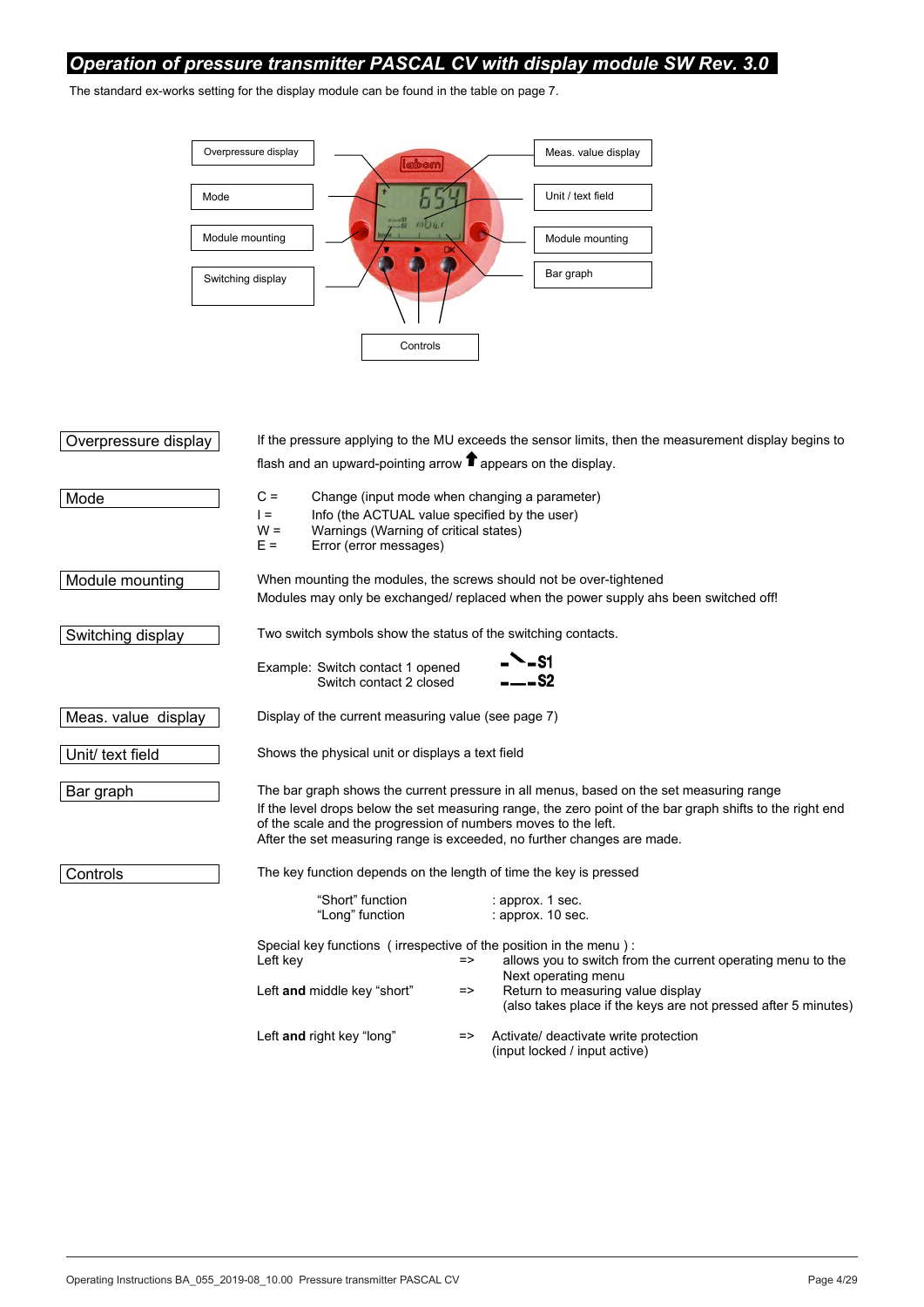### *Menu structure*

The transmitter is configured by means of an input menu with the following structure:



x) the left button allows you to switch from the current operating menu to the next operating menu.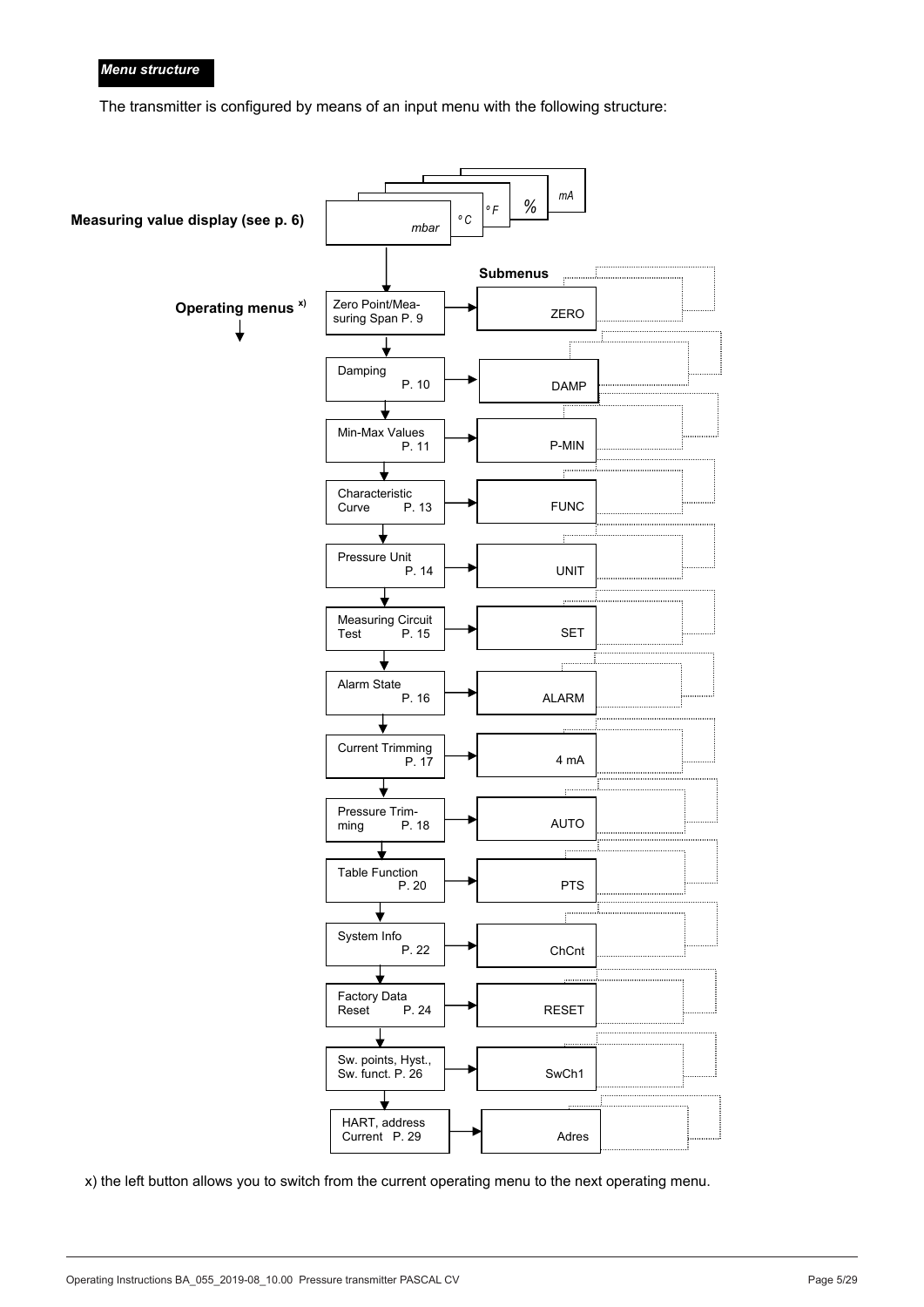## **1. Measuring value display**



## **Selecting Measuring value display as standard display**

One of these displays can be selected as the standard display.

1. Select with the middle button

2. Confirm with the right button OK

Note: The left button  $\bigcap$  takes you to the operating menu level (see following pages).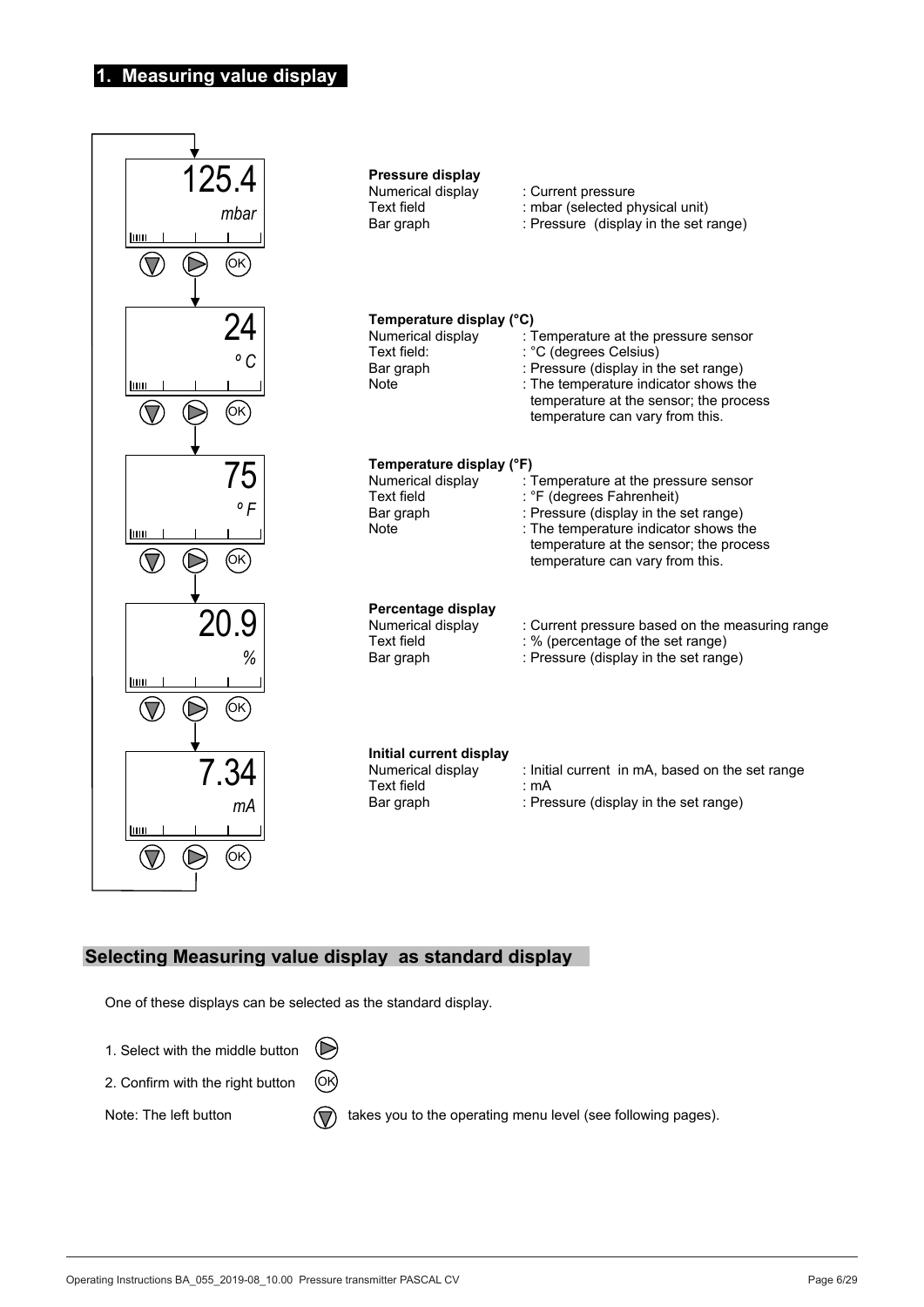## *Operating menus and parameterizing Description of further function modules*

Please check the following table for further information concerning the operating menu of the display module and switching module (grey marked). 

Various function modules can easily be added to PASCAL CV (see table). These modules can be exchanged or extended with ease on site without having to recalibrate or remove the device from the process ("plug and measure"). Automatic module detection renders programming redundant. Note: Modules may only be exchanged/added when the power supply has been switched off!

|                           |                              | parameter                                                     | basic module                   |                    | function modules         |                           |                    |                              |
|---------------------------|------------------------------|---------------------------------------------------------------|--------------------------------|--------------------|--------------------------|---------------------------|--------------------|------------------------------|
| operating menus           | display of display<br>module | variability                                                   | standard                       |                    | 420 mA PROFIBUS          | switching<br>module       | display<br>module  | $HART^{\otimes}$ -<br>module |
| zero point                | RANGE / Zero                 | see instrument ranges                                         | nominal range                  | $\pmb{\mathsf{X}}$ | x                        | $\boldsymbol{\mathsf{x}}$ | X                  | x                            |
| measuring span            | RANGE / Span                 | see instrument ranges                                         | nominal range                  | $\pmb{\mathsf{x}}$ | x                        | x                         | $\mathsf{x}$       | X                            |
| damping                   | <b>DAMP</b>                  | $0.0120.0$ sec.                                               | $0.0$ sec.                     | W                  | x                        |                           | $\mathsf{x}$       | x                            |
| min-max-values            | HI/LO                        | pressure and temperature<br>ressetable                        |                                |                    | x                        | $\overline{\phantom{0}}$  | X                  | x                            |
| characteristic            | <b>FUNC</b>                  | linear, table                                                 | linear                         | W                  | $\frac{1}{2}$            | $\equiv$                  | $\pmb{\mathsf{X}}$ | X                            |
| pressure unit             | <b>UNIT</b>                  | bar, mbar, kPa, MPa, mmH2O,<br>mH2O, kg/cm <sup>2</sup> , psi | bar                            | W                  | x                        | $\overline{\phantom{0}}$  | X                  | X                            |
| measuring circuit<br>test | <b>LOOP</b>                  | 3.5522 mA                                                     |                                |                    | $\qquad \qquad -$        | $\overline{\phantom{0}}$  | $\mathsf{x}$       | x                            |
| alarm state               | <b>ALARM</b>                 | $<$ 3.6 mA, $>$ 21.0 mA                                       | $<$ 3.6 mA                     | W                  |                          |                           | $\mathsf{x}$       | X                            |
| current trimming          | <b>I-CAL</b>                 | $-2 \%+5 \%$                                                  |                                |                    | $\overline{\phantom{0}}$ |                           | X                  | x                            |
| pressure trimming P-CAL   |                              | zero point -50+50% o.n.range<br>span -10+10 % of nom. range   |                                |                    | X                        |                           | $\mathsf{x}$       | x                            |
| table function            | <b>TABLE</b>                 | 231 points in table                                           | $0% = 4 mA$<br>100 $% = 20$ mA |                    |                          |                           | X                  | x                            |
| system info               | <b>INFO</b>                  | software, serial number<br>revision level                     |                                |                    | x                        | $\qquad \qquad$           | X                  | x                            |
| factory data reset        | <b>RESET</b>                 |                                                               |                                |                    | x                        |                           | $\mathsf{x}$       | X                            |
| switch points             | <b>SWCH1(2)</b>              | 0.0100.0 % of nominal range                                   | 50 %                           |                    | x                        | х                         | $\mathsf{x}$       | x                            |
| hysteresis                | SWCH1(2)/Hyst.               | 0.0100.0 % of nominal range                                   | 0.1%<br>hyster.falling         |                    | x                        | w                         | $\mathsf{x}$       | x                            |
| switching function        | SWCH1(2)/SwTyp               | breaker, maker                                                | breaker                        |                    | X                        | W                         | $\mathsf{x}$       | X                            |
| <b>HART Address</b>       | <b>HART/Adres</b>            | 063                                                           | $\Omega$                       |                    | $\overline{\phantom{0}}$ | $\overline{\phantom{0}}$  | $\mathsf{x}$       | X                            |
| <b>HART Current</b>       | <b>HART/CUrr</b>             | Fixed/Float                                                   | <b>FLOAT</b>                   |                    |                          | $\overline{\phantom{0}}$  | $\pmb{\mathsf{x}}$ | X                            |
| write protection          |                              | ON, OFF                                                       | <b>OFF</b>                     | $\pmb{\mathsf{x}}$ | X                        | X                         | $\mathsf{x}$       |                              |

 $x =$  configurable

 $w =$  factory setting

### *Error code description*

|                              | <b>System Errors</b>                                     |  |  |  |  |
|------------------------------|----------------------------------------------------------|--|--|--|--|
| W-DOG<br><b>ERROR</b>        | Device software not running correctly.                   |  |  |  |  |
| <b>FLASH</b><br><b>ERROR</b> | Device parameters invalid.                               |  |  |  |  |
| <b>BrdGE</b><br><b>ERROR</b> | Bridge is faulty.                                        |  |  |  |  |
| SnSr                         | Error in sensor module or this basic module cannot       |  |  |  |  |
| nmbr                         | access the sensor.                                       |  |  |  |  |
| bASE                         | The sensor module has been replaced or there is an error |  |  |  |  |
| ChkEr                        | in the basic module.                                     |  |  |  |  |
| SnSr                         | Error in sensor module (compensation table/ set-up data) |  |  |  |  |
| ChkEr                        |                                                          |  |  |  |  |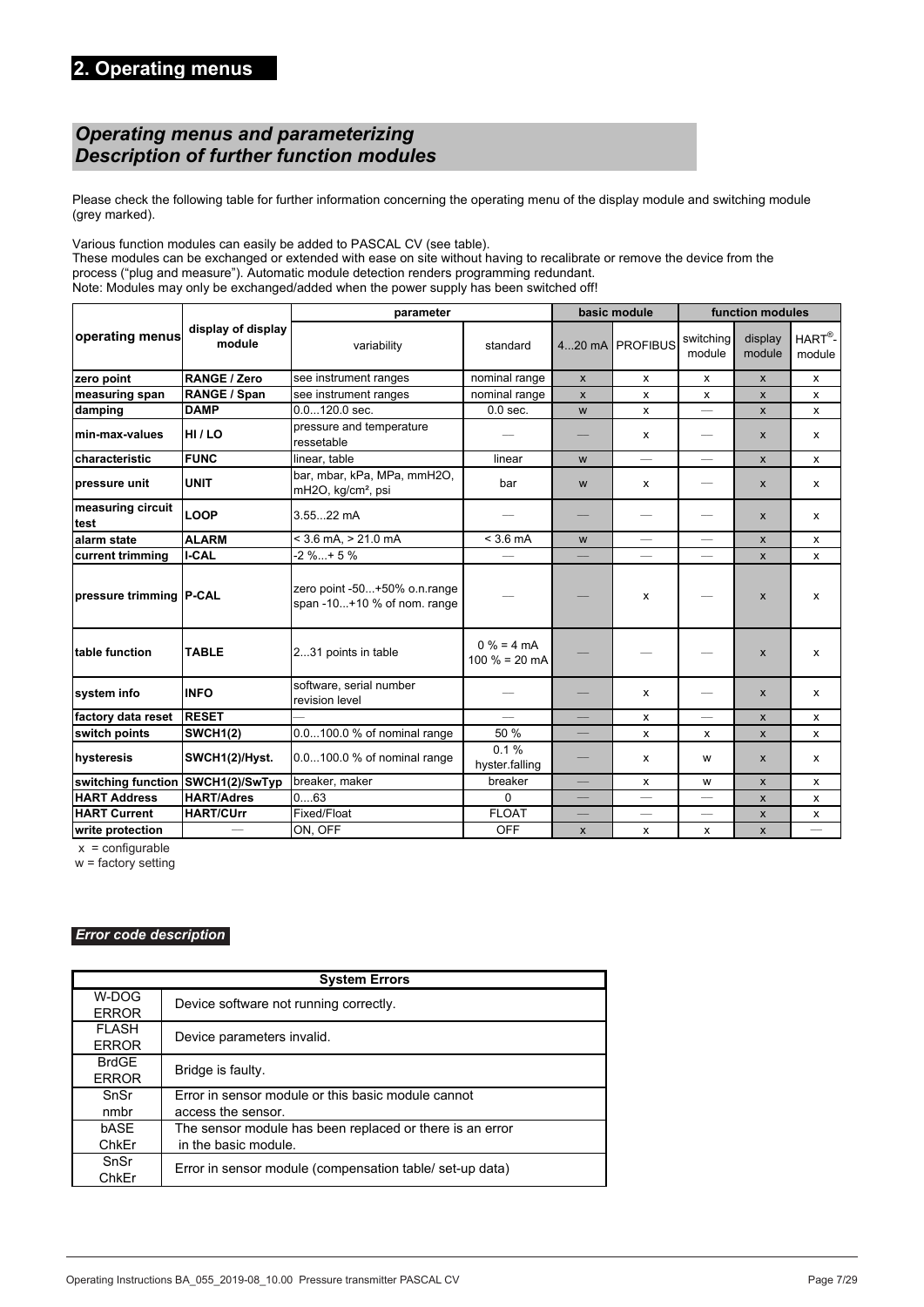## **Four-Digit Error Code Display**

|                                                                           |                     | 0<br>0                                                                                                                                                                                                                                                                                                                                                                                                                                                                                                                                                                                                                                                               |
|---------------------------------------------------------------------------|---------------------|----------------------------------------------------------------------------------------------------------------------------------------------------------------------------------------------------------------------------------------------------------------------------------------------------------------------------------------------------------------------------------------------------------------------------------------------------------------------------------------------------------------------------------------------------------------------------------------------------------------------------------------------------------------------|
|                                                                           |                     | Fourth Digit in Error Code in PASCAL CV Display Module<br>0<br>No error.<br>Pressure outside nominal measuring range.<br>1<br>Temperature outside specified range.<br>$\mathbf{2}$<br>3<br>Pressure outside nominal measuring range and temperature outside specified range.<br>Analog output limited to current value.<br>4<br>5<br>Pressure outside nominal measuring range and analog output limited to current value.<br>Temperature outside specified range and analog output limited to current value.<br>6<br>$\overline{7}$<br>Pressure outside nominal measuring range; temperature outside specified range;<br>and analog output limited to current value. |
|                                                                           | 0<br>2 <sup>2</sup> | Third Digit in Error Code in PASCAL CV Display Module<br>No error.<br>0<br>8<br>General device error (always shown with other errors)<br>Second Digit in Error Code in PASCAL CV Display Module<br>No error.<br>A memory cell in the microprocessor is faulty.                                                                                                                                                                                                                                                                                                                                                                                                       |
| $\mathbf 0$<br>$\mathbf{1}$<br>2 <sup>2</sup><br>$\overline{3}$<br>4<br>8 |                     | First Digit in Error Code in PASCAL CV Display Module<br>No error.<br>Data in sensor module invalid.<br>Data in basic module invalid.<br>Data in sensor and basic module invalid or do not match.<br>Connected sensor not detected by basic module.<br>Measuring bridge / pressure sensor faulty.                                                                                                                                                                                                                                                                                                                                                                    |

*Digits on a gray background indicate errors that can only be remedied by the manufacturer. All other issues can be remedied by the customer.*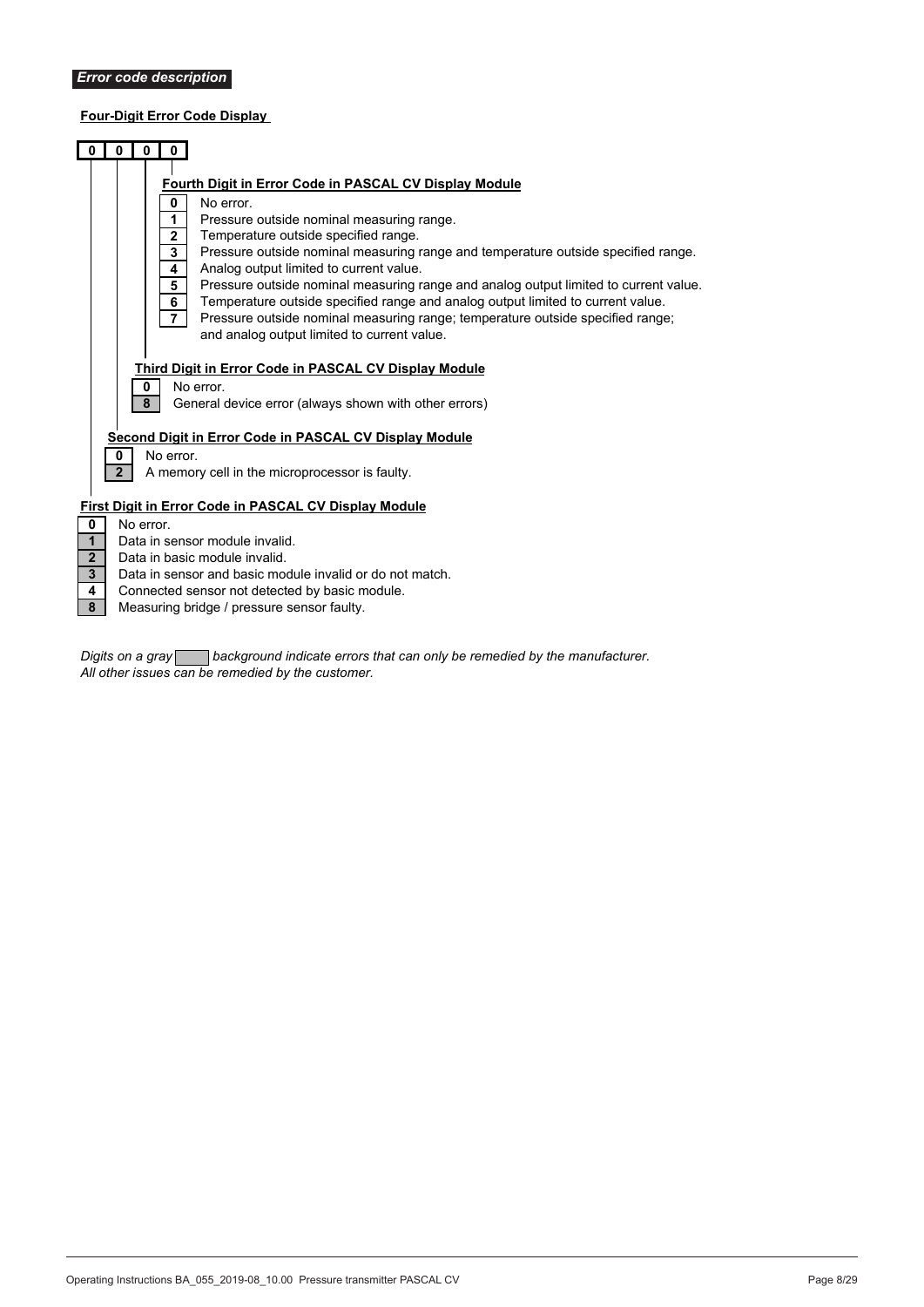## **2.1 Setting the measuring range (operating menu: Zero Point/Measuring Span)**

### **Notes:**

- Changing the zero point and/or span value affects the bar graph, output signal and signal display as a percentage of the measuring range.
- Changes to the zero point (Zero) are also reflected in the span value, i.e. the actual measuring span remains unchanged. For example : Zero=0mbar, Span=600mbar ; changing zero to 100mbar vields a span of=700mbar
- If the pressure transmitter is set outside the permitted measuring range limits (nominal range  $\pm 5\%$ , smallest measuring span), then the values are not applied.
- Negative values are entered by setting the minus character at the point marked  $\sum$  during position selection.
- **-** An inverse characteristic curve can be obtained by entering the upper pressure as zero and the lower pressure as the span value (e.g. 0 mbar => 20 mA, 600 mbar => 4 mA)

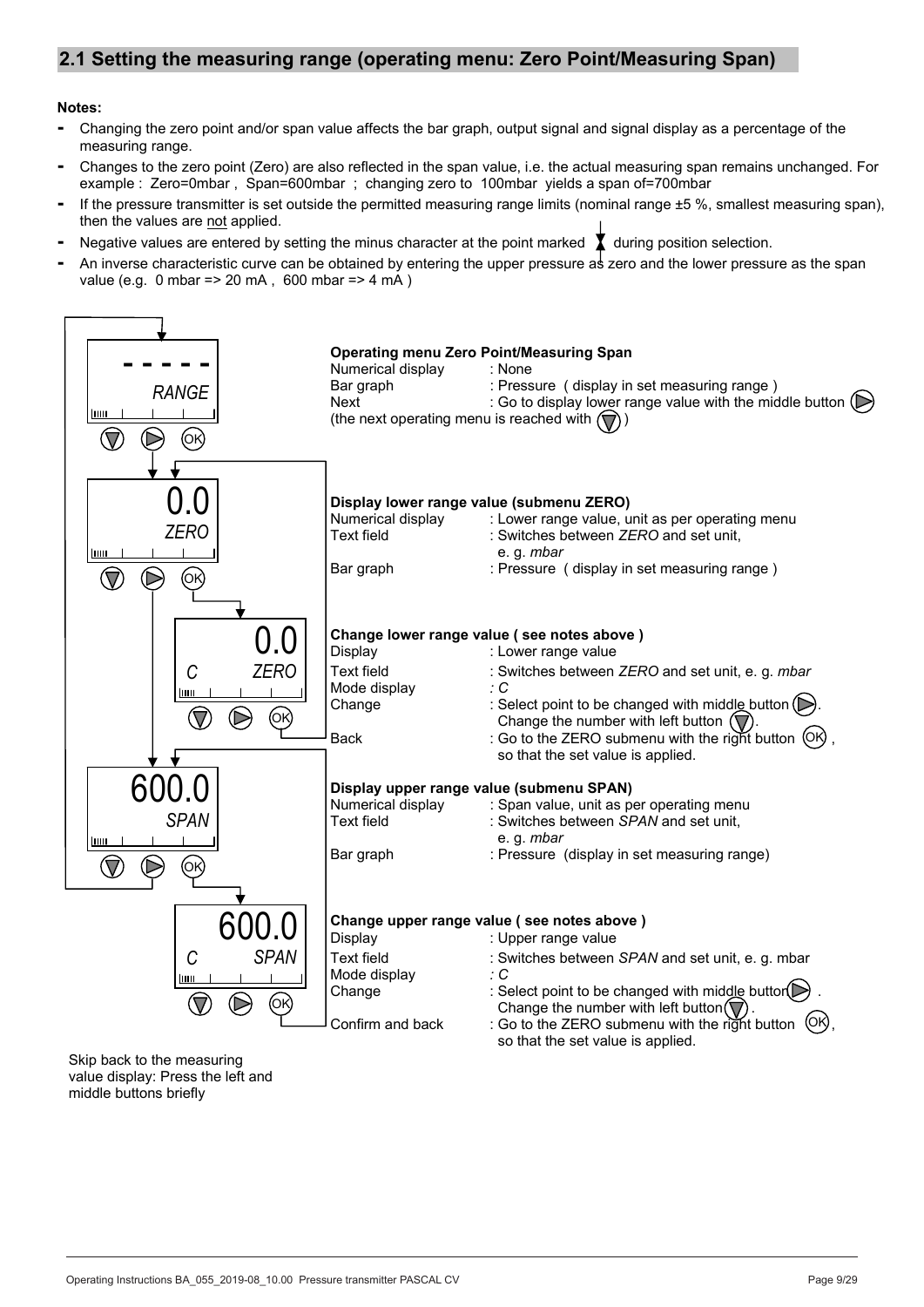## **2.2 Setting damping (operating menu: Damping)**

#### **Notes:**

- Changing the damping affects the bar graph, output signal and signal display as a percentage of the measuring range.
	- Possible values for damping lie between 0 and 120 sec, if the input is >120 then the value 120 is applied.
- To ensure the immediate following of display and output signal during adjustment, the damping must be set to 0 seconds during these settings.

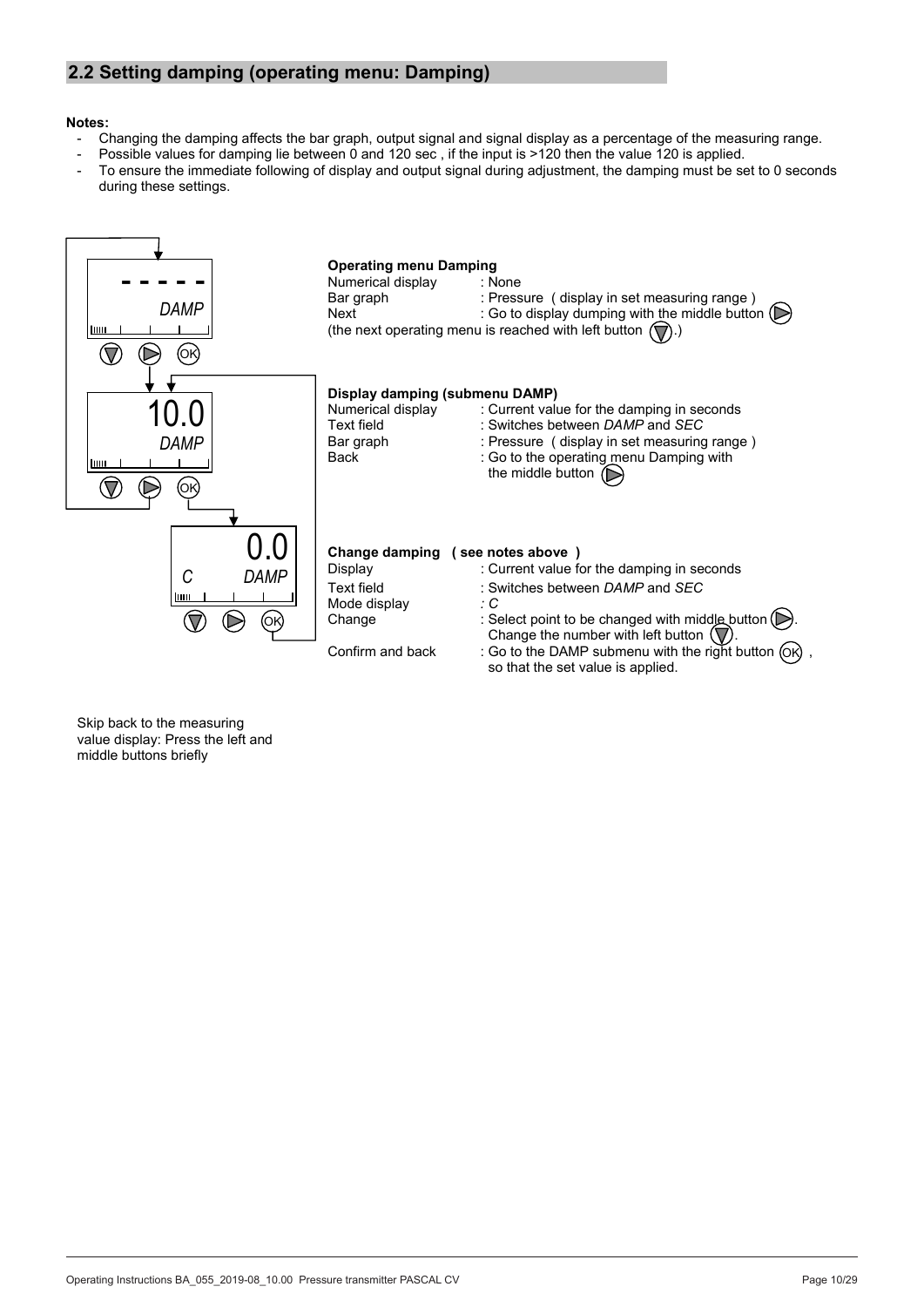## **2.3 Reading out / resetting Min-Max values (operating menu: Min-Max Values)**

The minimum and maximum pressure values (in the set unit, in this case *mbar*) and sensor temperature (in °*C*) can be read out and/or reset at this point.



*Continued on next page*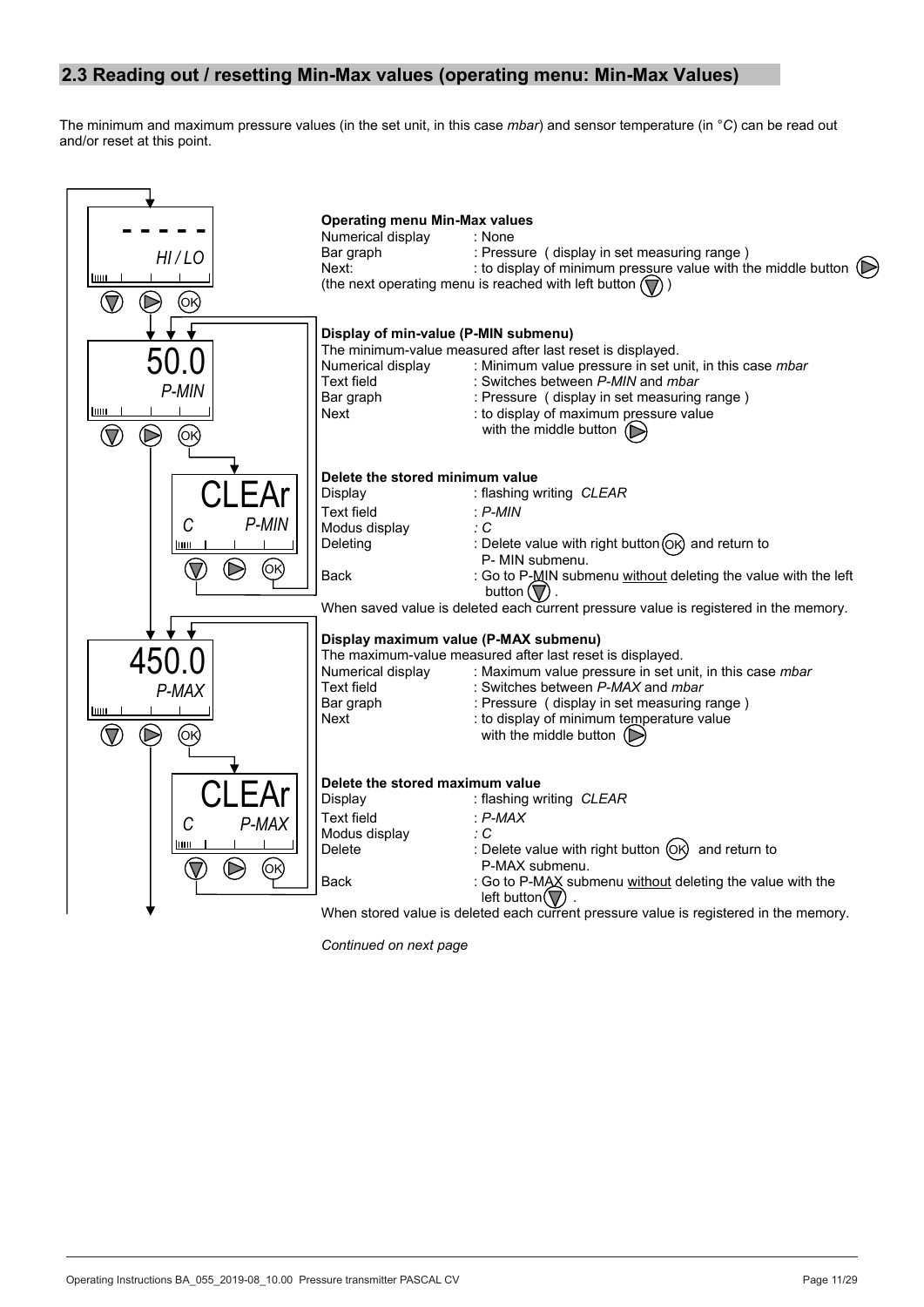## continued **Reading out / resetting Min-Max values (operating menu: Min-Max Values)**

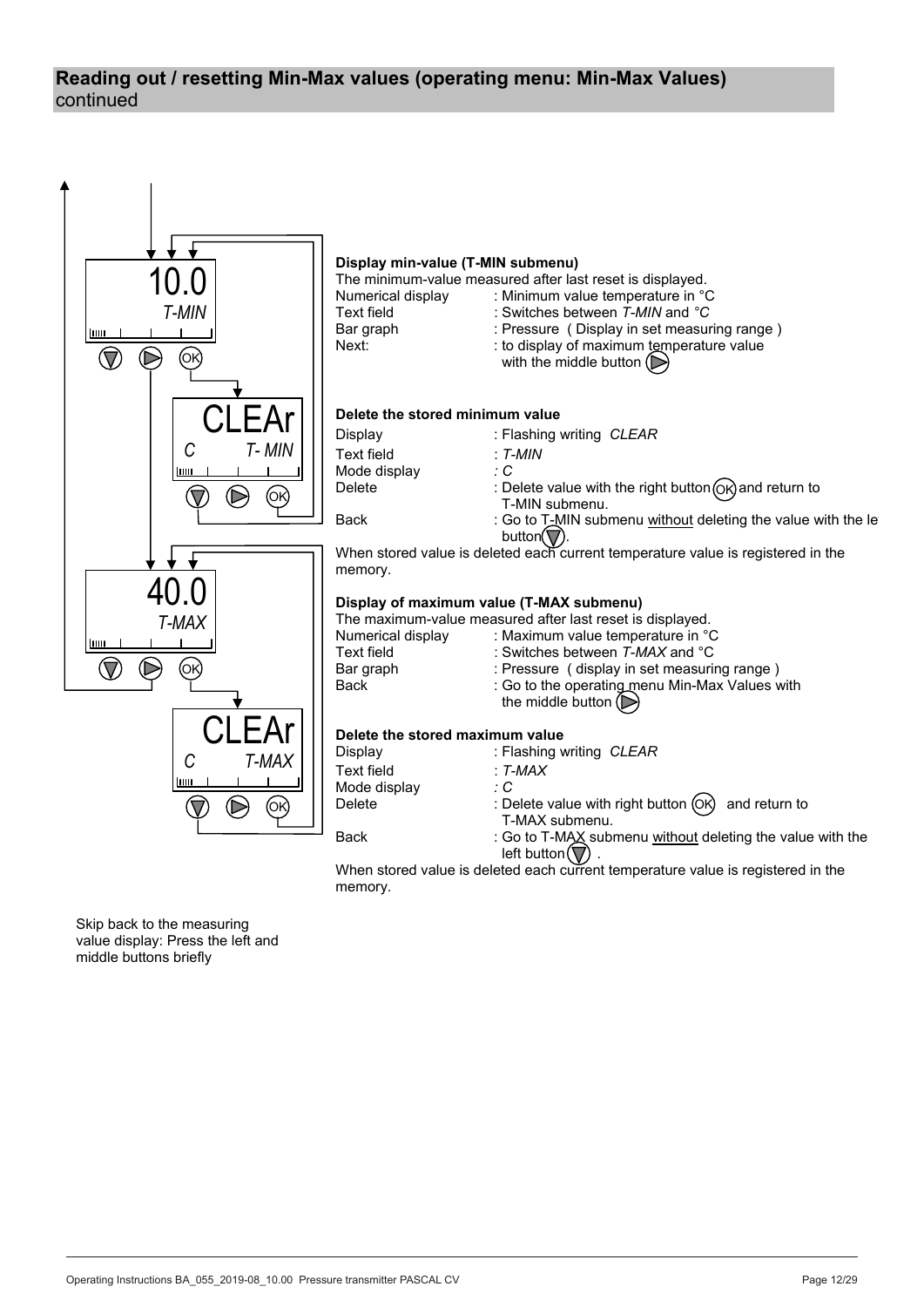## **2.4 Selecting the transmission function (operating menu: Characteristic Curve)**

## **Notes:**

- The assignment of the output signal to the pressure range (set range) can be defined here.<br>Possible settings : [LIN] linear assignment
	- [LIN] linear assignment
	- [TAb] assignment via table with 2 to 31 points (see operating menu "Table Function")
- The setting tab should only be selected if the required table has been entered in full under the Table Function operating menu.

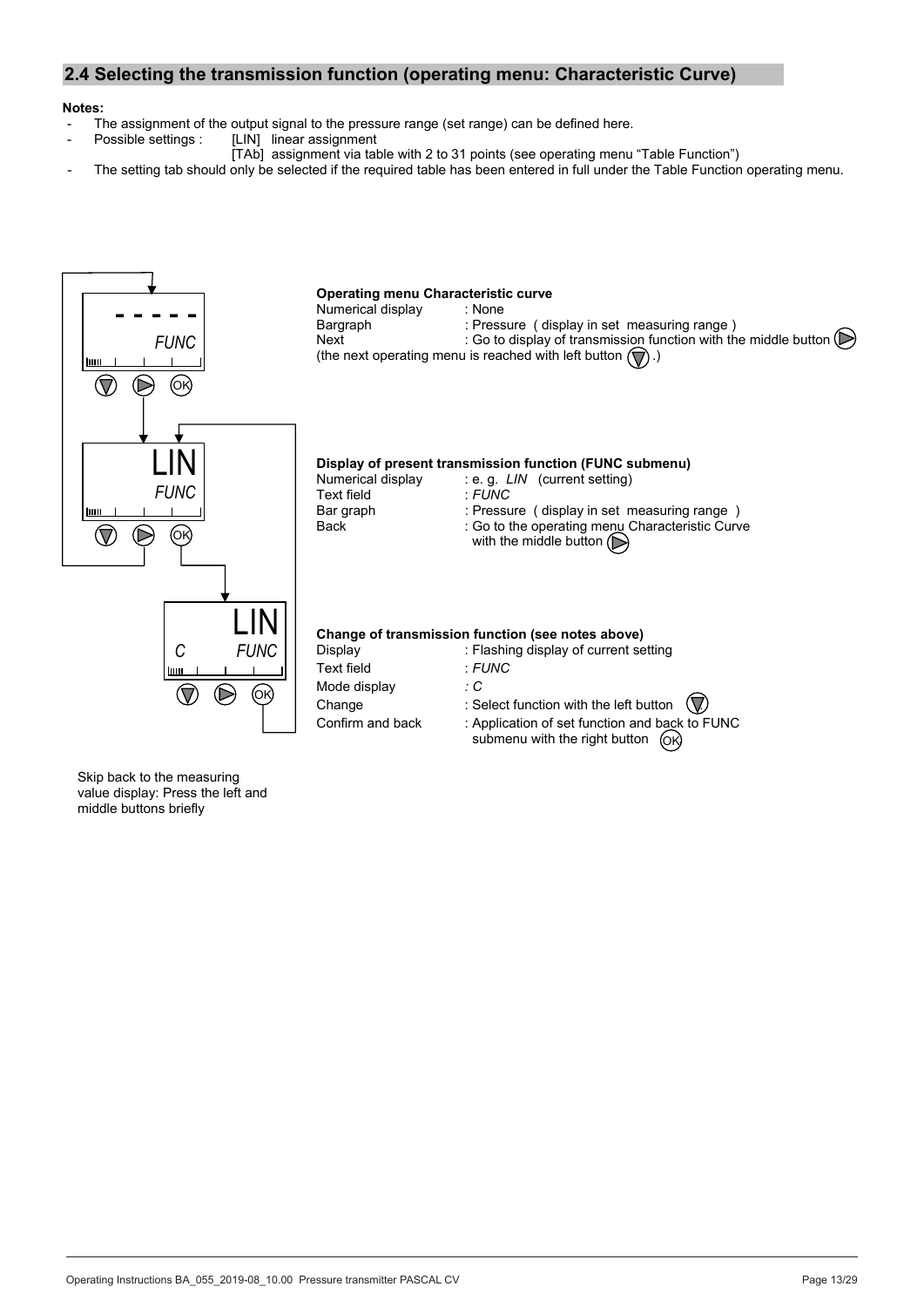## **2.5 Selecting the physical unit (operating menu: Pressure Unit)**

#### **Notes:**

- The following physical units are available for display :
	- mmH2O, psi, bar, mbar, kg/cm<sup>2</sup>, KPa, MPa, mH2O
- The following menus use the set unit :
- Measuring value display
	- Range, Min/Max values [ HI/LO], pressure adjustment [ P-CAL]

![](_page_13_Figure_7.jpeg)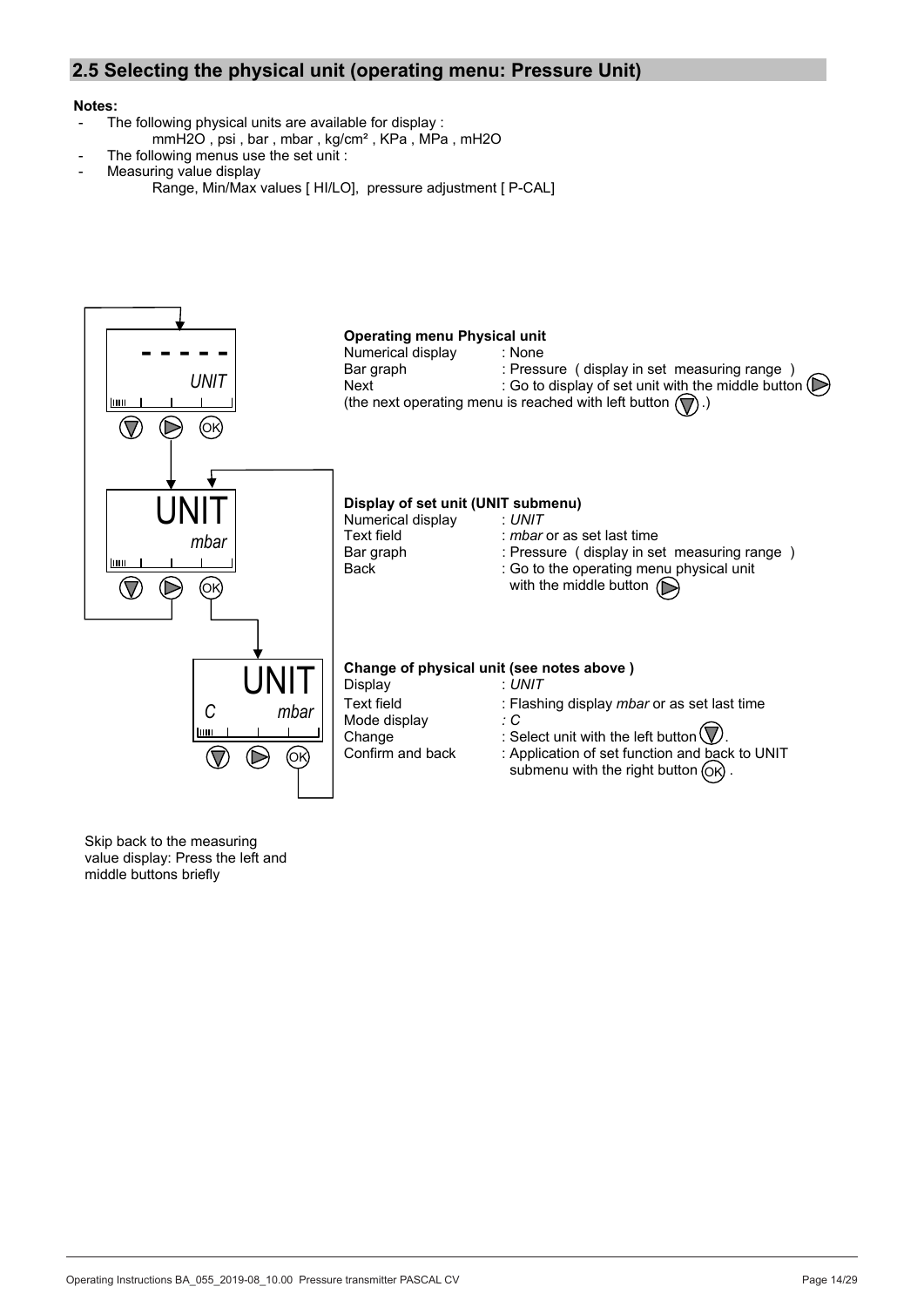## **2.6 Setting a fixed current signal (operating menu: Measuring Circuit Test)**

#### **Notes:**

- A fixed value for the current signal can be set in the Measuring Circuit Test operating menu, so that a simple device test can be carried out on the following devices. The setting range is 3.6 to 22.0 mA
- Values of less than 3.6 mA are corrected to 3.6 mA at transfer.
- Values of over 22.0 mA are corrected to 22.0 mA at transfer.
- The current signal does not affect the switching channels. In order to test the switching points, appropriate pressure must be applied to the transmitter.
- The FIXED operating state does not end after five minutes but remains active until it is ended using the right hand button.
- This operation menu is not displayed when the HART-address is not 0 and the current mode is fixed.

![](_page_14_Figure_8.jpeg)

Skip back to the measuring value display: Press the left and middle buttons briefly

BTA-No. 031 Rev. 031 Rev. 031 Rev. 031 Rev. 031 Rev. 031 Rev. 031 Rev. 031 Rev. 031 Rev. 031 Rev. 031 Rev. 031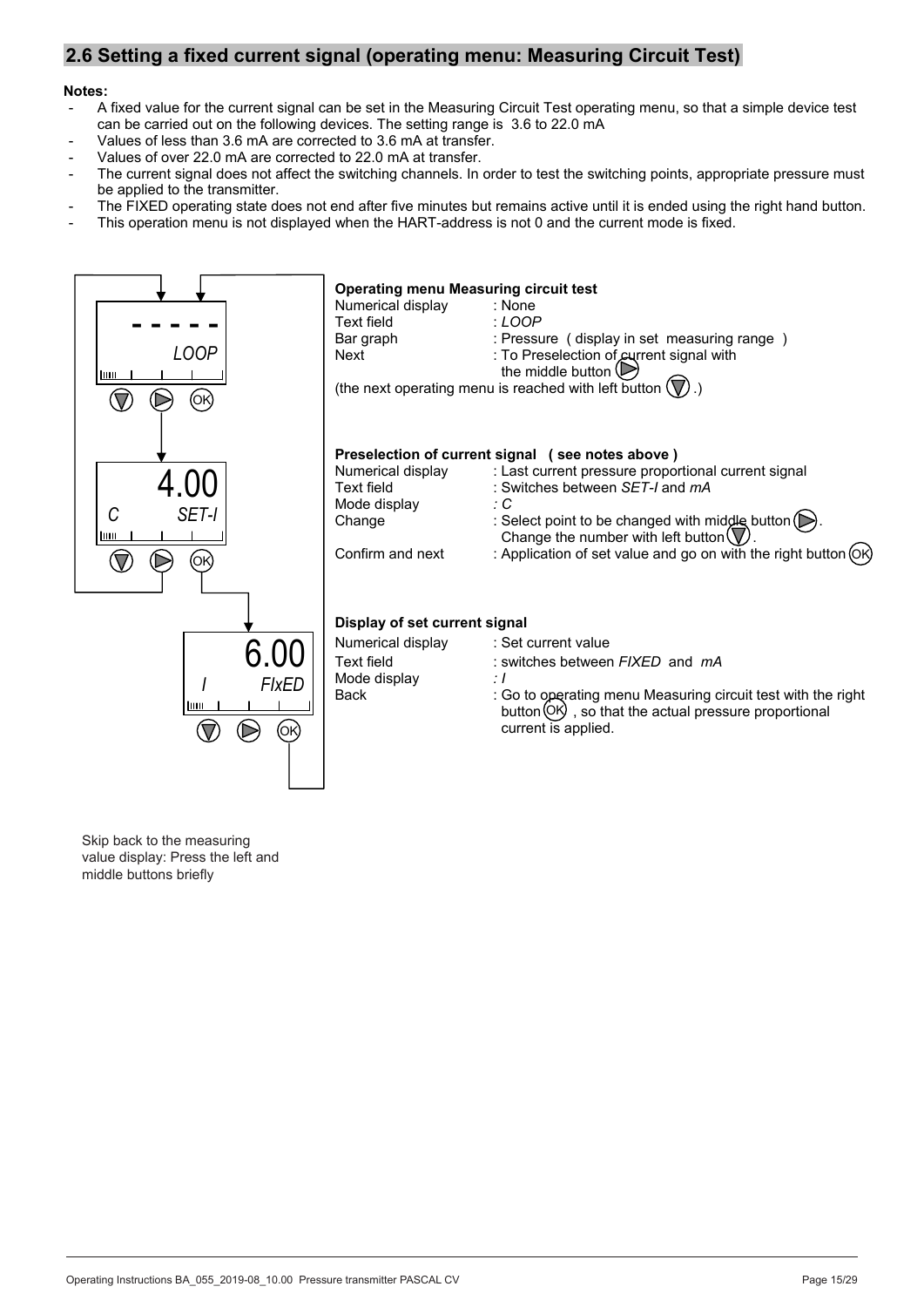## **2.7 Setting the current value for the alarm status (operating menu: Alarm State)**

#### **Notes :**

- The following errors trigger alarms : Under/overtemperature/ under/overpressure, faulty sensor, data storage error, program sequence error, error in the parameter data
- The alarm status is to be selected in the Alarm State operating menu, i.e.. : Alarm HI = Current in error/ alarm status greater than  $21.0 \text{ mA}$ Alarm  $LO =$  Current in error/ alarm status less than 3.6 mA

![](_page_15_Figure_4.jpeg)

Skip back to the measuring value display: Press the left and middle buttons briefly

BTA-N0. 031 Rev. 031 Rev. 031 Rev. 031 Rev. 031 Rev. 031 Rev. 031 Rev. 031 Rev. 031 Rev. 031 Rev. 031 Rev. 031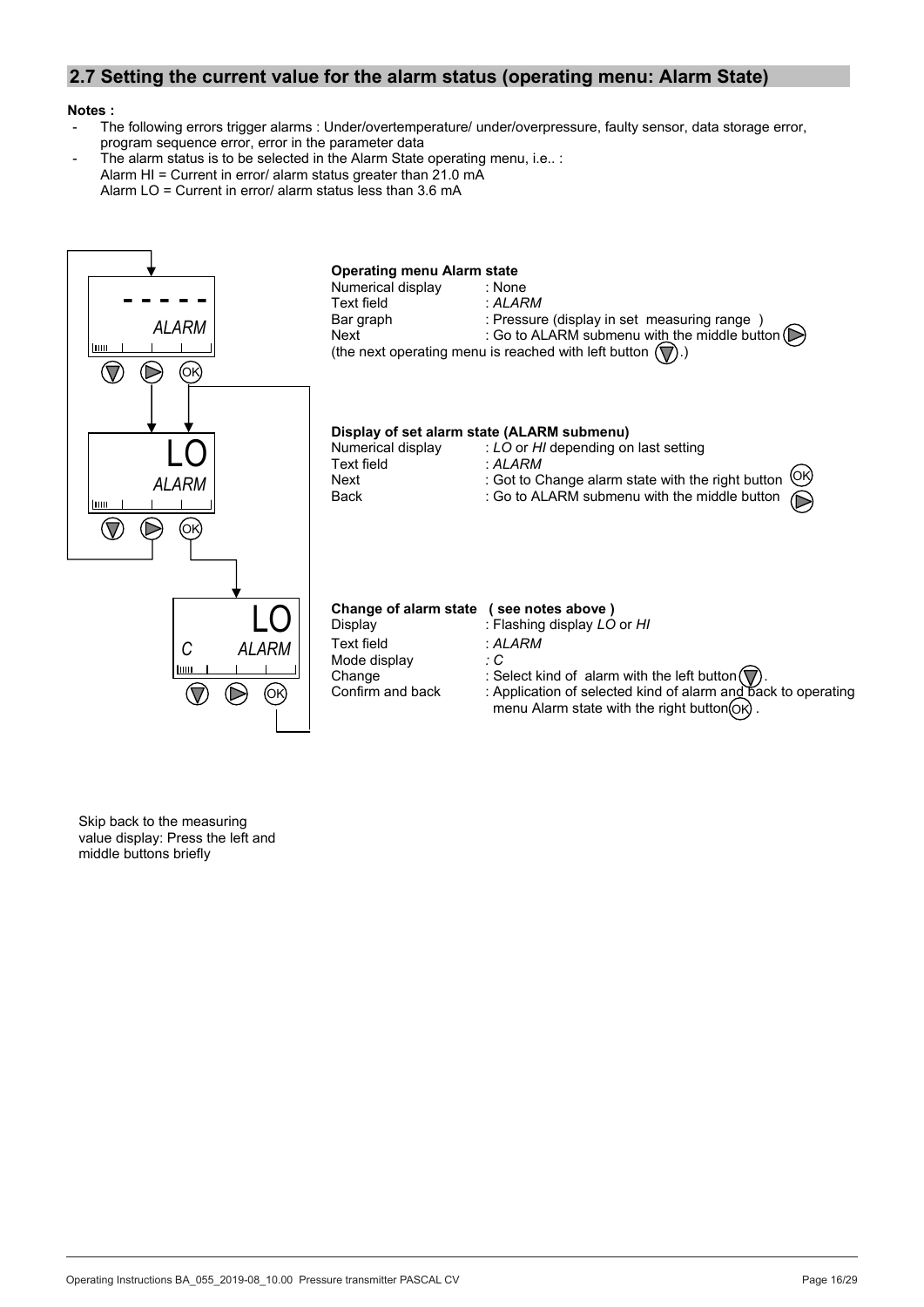## **2.8 Adjusting the current output (operating menu: Current Trimming)**

#### **Notes :**

- Adjustment of the output current circuit
- The value read from a measuring device contained in the circuit is used as the input value.
- The correction to the current signal is derived from this value and the set value (4 or 20 mA).

Example: The current signal in the zero point is to be adjusted. If the 4.000 FIXED submenu is reached, the current signal is set to a value that should be 4 mA. For example you might read 4.023 mA on the measuring device. This value is entered in the "Change 4mA current signal" submenu. The transmitter then changes its signal by the differential amount so that when the **4.000 FIXED** submenu is reached, 4.000 mA can be read on the measuring device. A corresponding change is also made in the range value, so that this must also be checked and corrected as follows.

![](_page_16_Figure_6.jpeg)

Skip back to the measuring value display: Press the left and middle buttons briefly

It might be necessary to repeat the procedure in order to achieve the required accuracy.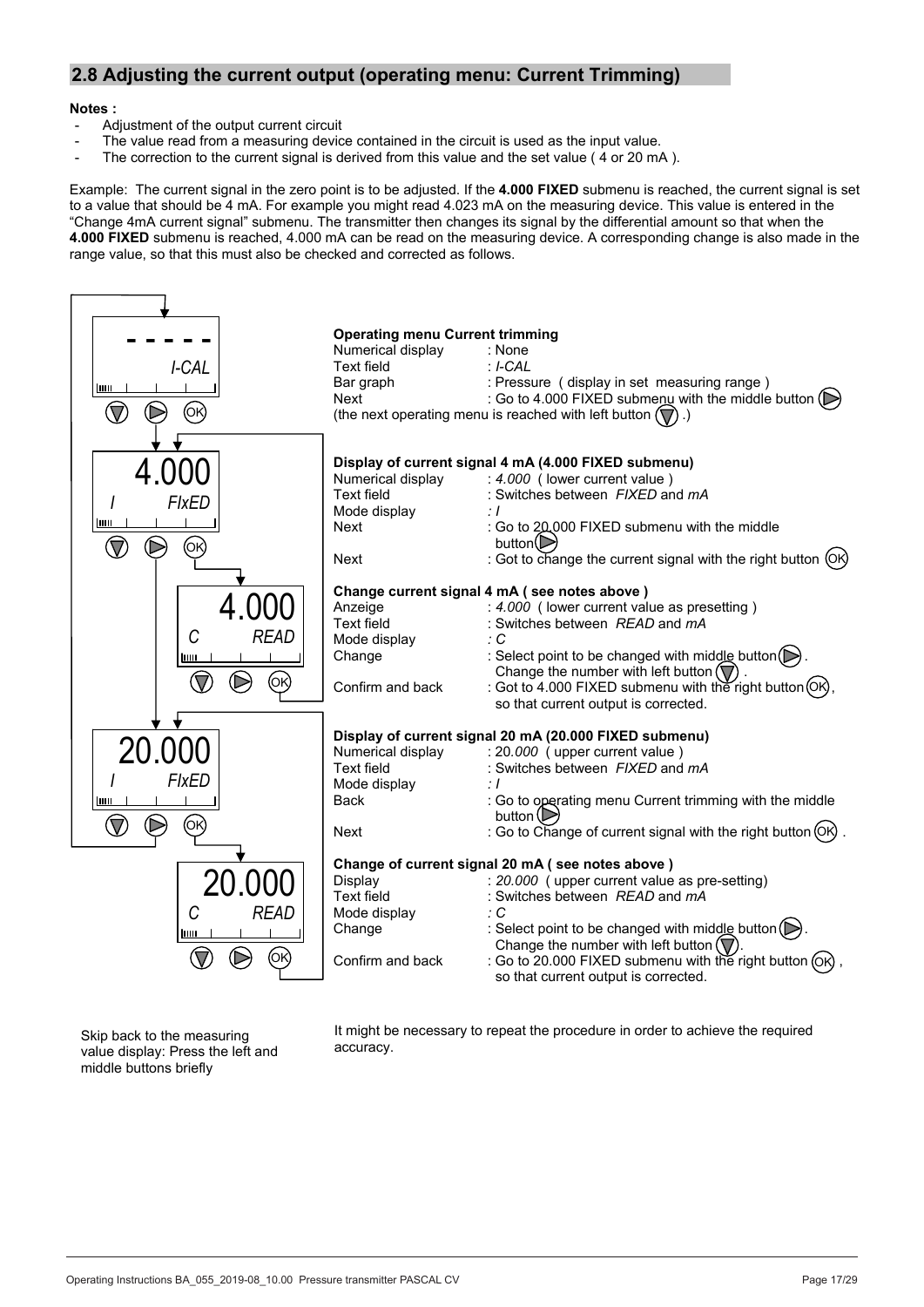## **2.9 Adjusting the measuring range limits (operating menu: Pressure Trimming)**

#### **Notes:**

The lower range value and the upper range value can be adjusted in this operating menu. In addition, it is also possible to correct errors caused by the installation position.

Notes:

The damping for this setting is always 0 sec. ( $\rightarrow$  damping delayed display)

Negative values are entered by setting the minus character at the point indicated by

Return to measuring value display:  $\bigcirc$  +  $\bigcirc$  Press both buttons briefly at the same time

In the case of absolute measuring ranges, the AUTO ZERO submenu is not available.

The AUTO ZERO submenu is used to correct errors caused by the installation position. Requirement: Ambient pressure at the pressure transmitter.

|             | <b>Operating menu Pressure trimming</b> |                                                                                         |  |
|-------------|-----------------------------------------|-----------------------------------------------------------------------------------------|--|
|             | Numerical display                       | : None                                                                                  |  |
|             | <b>Text field</b>                       | $P-CAL$                                                                                 |  |
| P-CAL       | Bar graph                               | : Pressure (display in set measuring range)                                             |  |
| hm          | Next                                    | : Go to correct the mounting error (AUTO ZERO submenu)<br>with the middle button $\Box$ |  |
| ΟΚ          |                                         | (the next operating menu is reached with left button                                    |  |
|             |                                         |                                                                                         |  |
|             |                                         |                                                                                         |  |
|             |                                         | Correction of the mounting error (AUTO ZERO submenu)                                    |  |
|             | Numerical display                       | : AUTO                                                                                  |  |
| <b>ZERO</b> | Text field                              | : ZERO                                                                                  |  |
| luu         | Next                                    | : Go to adjust the lower limit of nominal range with                                    |  |
|             |                                         | pressure_default (ZERO submenu) with the middle                                         |  |
| ΌΚ          |                                         | button $\odot$                                                                          |  |
|             | Next                                    | : Go to correction mode with the right button (OK)                                      |  |
|             |                                         |                                                                                         |  |
| 2.2         | <b>Execute correction</b>               |                                                                                         |  |
|             | Numerical display                       | : Current pressure value display, e.g. . 2.2 (see notes                                 |  |
| P-OK<br>C   |                                         | above)                                                                                  |  |
| hm          | Text field                              | : switches between P-OK and selected unit                                               |  |
| (OK)        | Mode display                            | ÷С                                                                                      |  |
|             | Application and back                    | : Go to AUTO ZERO submenu with the right button (OK                                     |  |
|             |                                         | so that the display is set to zero.                                                     |  |
|             | <b>Back</b>                             | : Go to AUTO ZERO submenu without correction with<br>the left button $(\nabla)$         |  |

*Continued on next page*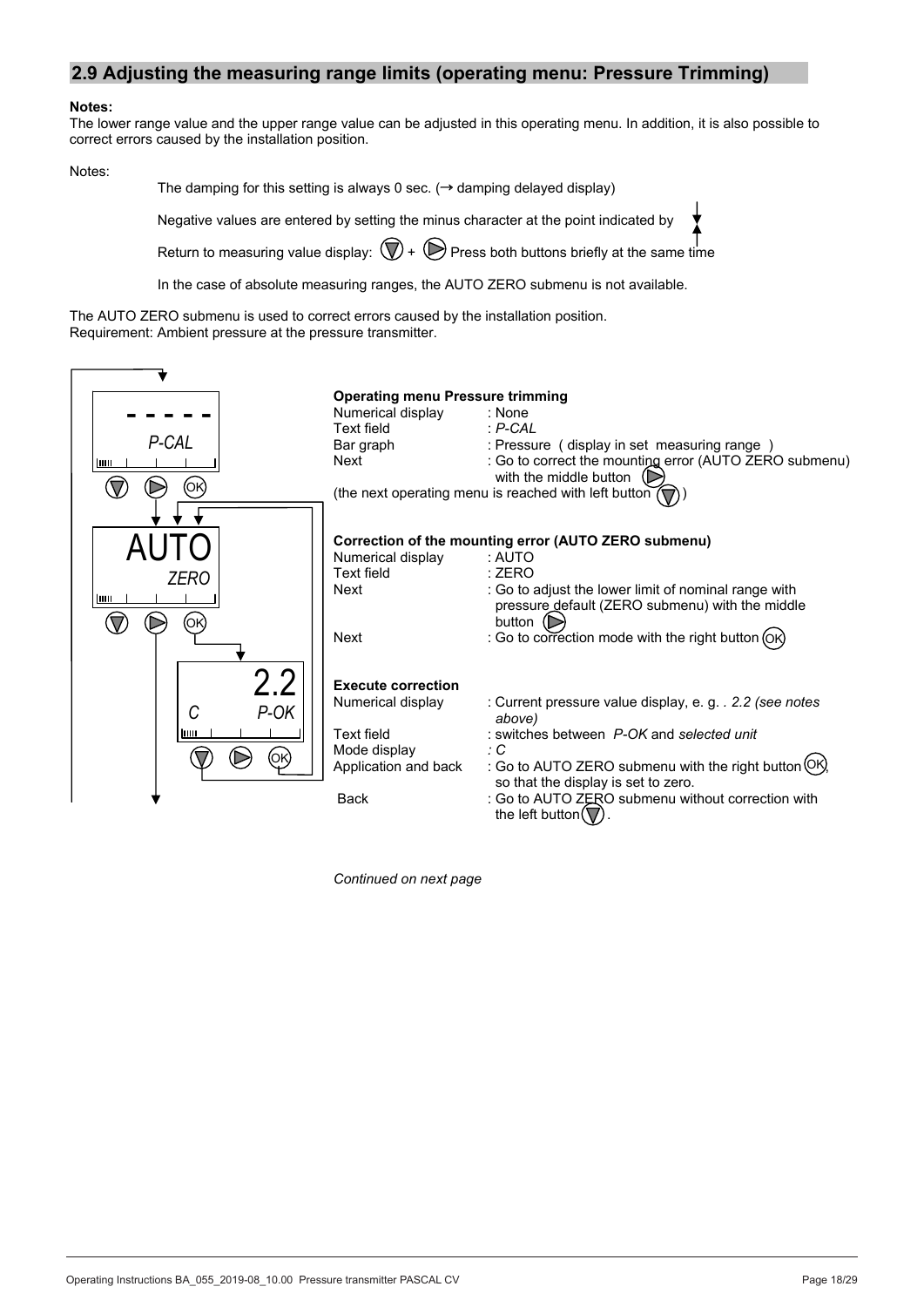## **Adjusting the measuring range limits (operating menu: Pressure Trimming)** continued

#### Notes:

 The beginning and end of measurement do not have to be adjusted at the lower range value or upper range value. Pressure specifications near these points can be approached and adjusted (example: containers that cannot be completely emptied).

 The suggested values for ZERO and SPAN are set values in the Zero Point/Measuring Span operating menu; these can be changed to the actual pressure applied.

![](_page_18_Figure_4.jpeg)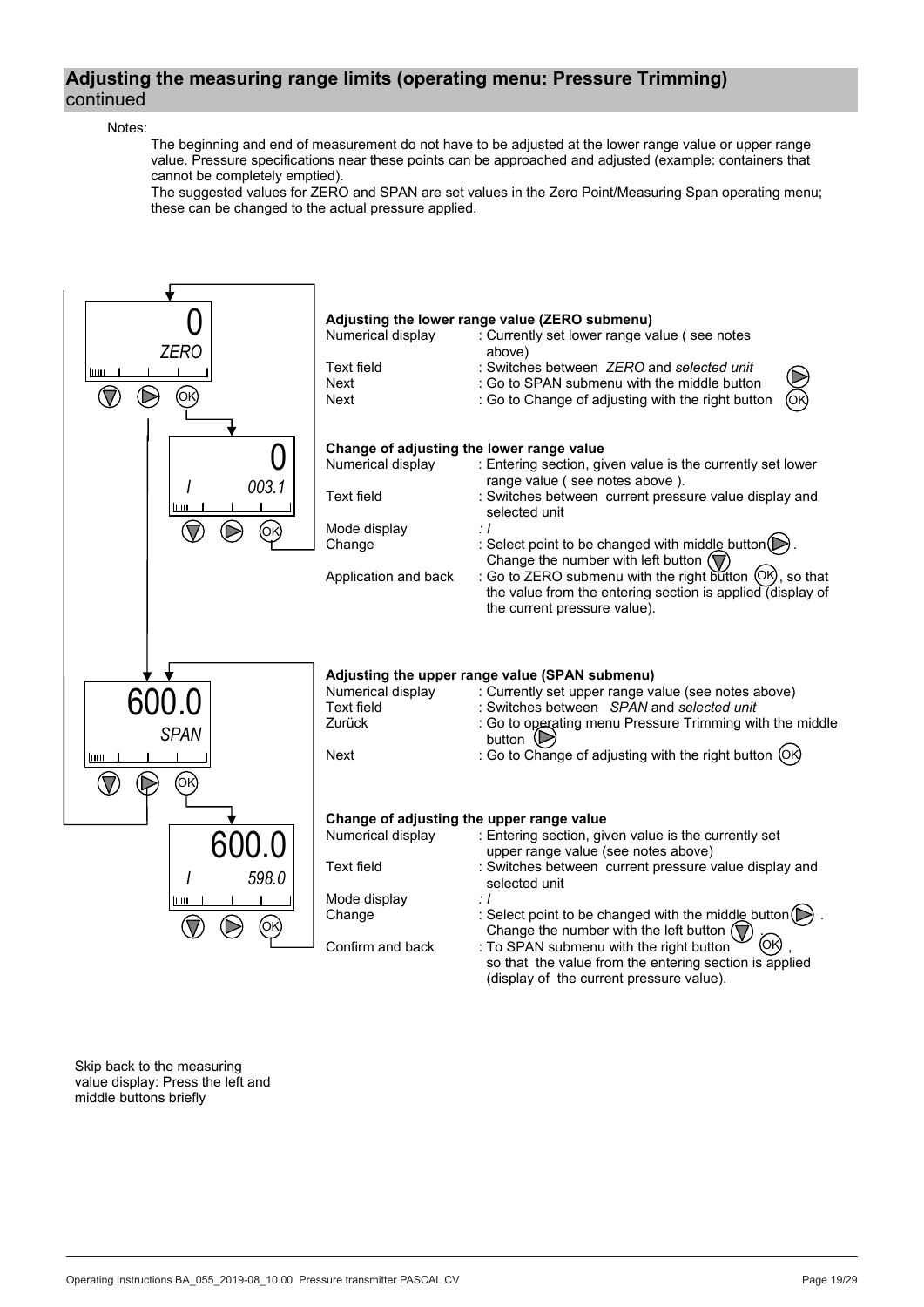## **2.10 Entering/changing the characteristic curve table (operating menu: Table Function)**

#### **Notes :**

- It is possible to assign pressure and output signals via a table function in the "Characteristic Curve" operating menu. The associated table must be defined here.
- Tables with 2 to 31 support points are possible; if larger values are entered, the value is set to 31.
- The assignments are to be made in ascending order; at *n* table points, *n* entries are expected for % and mA value.
- A number between 0 and 105 is expected as the % entry. Larger values are set to 105 %.
- A number between 3.8 and 20.8 is expected as the mA entry. Smaller values are set to 3.8 mA, while larger values are set to 20.8 mA.
- First the complete table is to be entered and the switched to the table function in the "FUNC" menu, as otherwise unexpected skips in the output signal can occur.

![](_page_19_Figure_8.jpeg)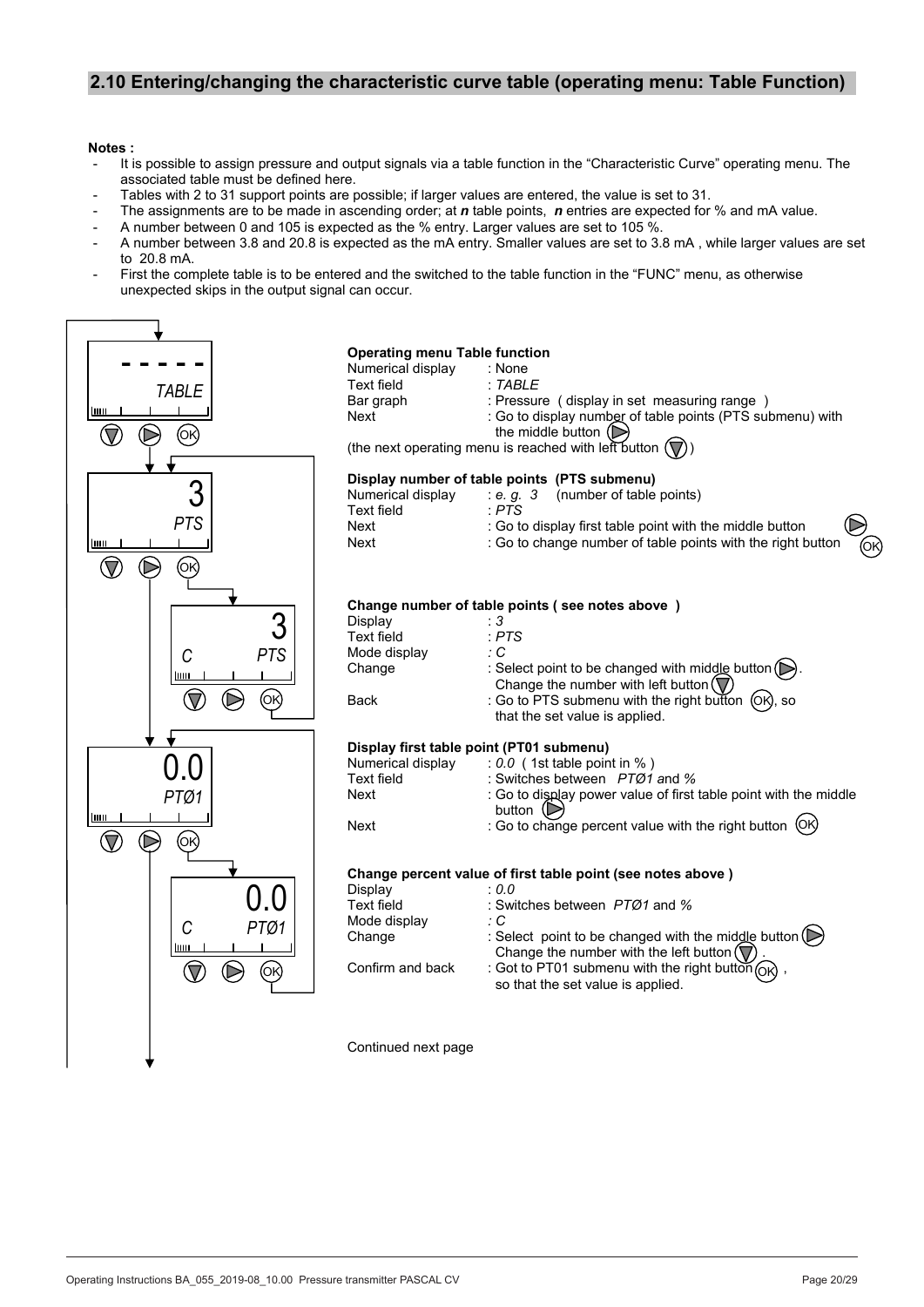## **Entering/ changing the characteristic curve table (operating menu: Table Function)**  continued

![](_page_20_Figure_1.jpeg)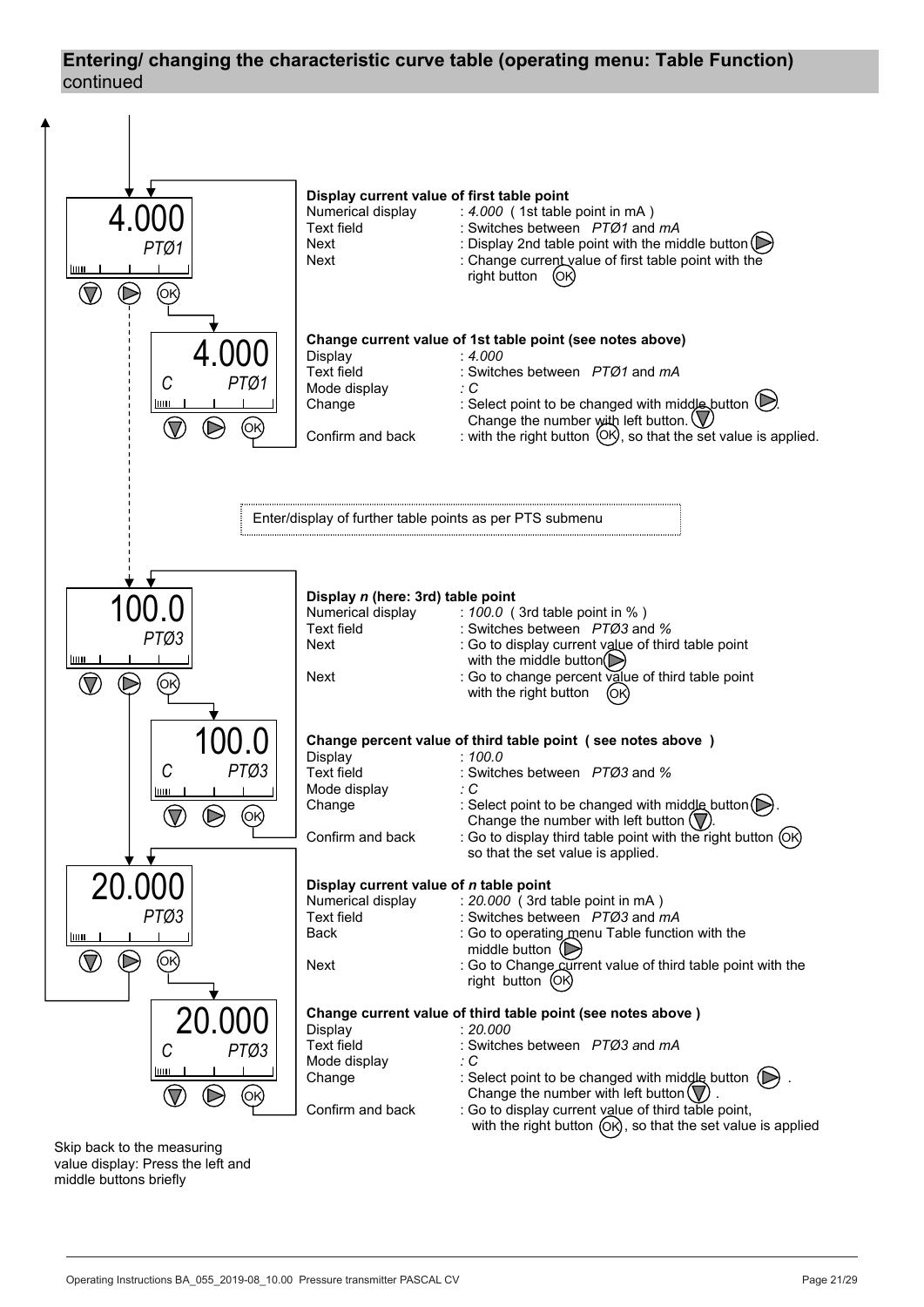## **2.11 Testing module compatibility (operating menu: System Info)**

#### **Notes :**

This menu can be used to test the hardware and software compatibility of the modules used. In addition, it entails an option for checking whether changes have been made on the basis of the parameter change number. Submenus are only displayed if the relevant module has been found.

- 
- ChCnt : Total number of parameter changes<br>SnBAS : Serial number of the basic module - SnBAS : Serial number of the basic module
- SnLCD : Serial number of the display module
- SnSw : Serial number of the switching module<br>SnHRT : Serial number for HART mode
- SnHRT : Serial number for HART mode<br>- "-O-K-" : Modules can work with each of
- "-O-K-" : Modules can work with each other<br>"ERROR" : Module has been found but is inco
- Module has been found but is incompatible
- "HwRev" : Hardware version of the corresponding module
- "SwRev" : Software version of the corresponding module
- SnSEN : Serial number of the sensor module

![](_page_21_Figure_13.jpeg)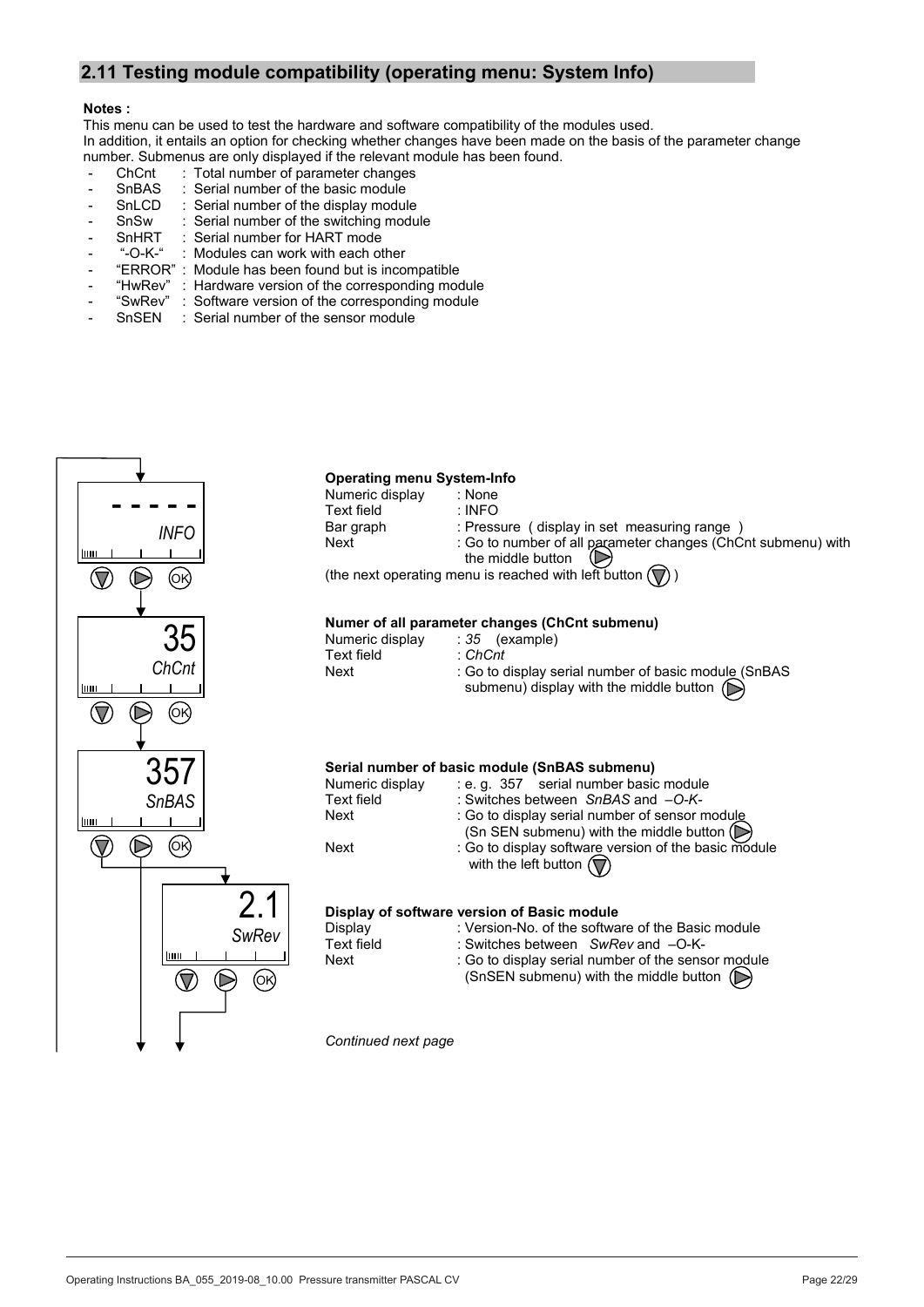## **Testing module compatibility (operating menu: System Info)** continued

![](_page_22_Figure_1.jpeg)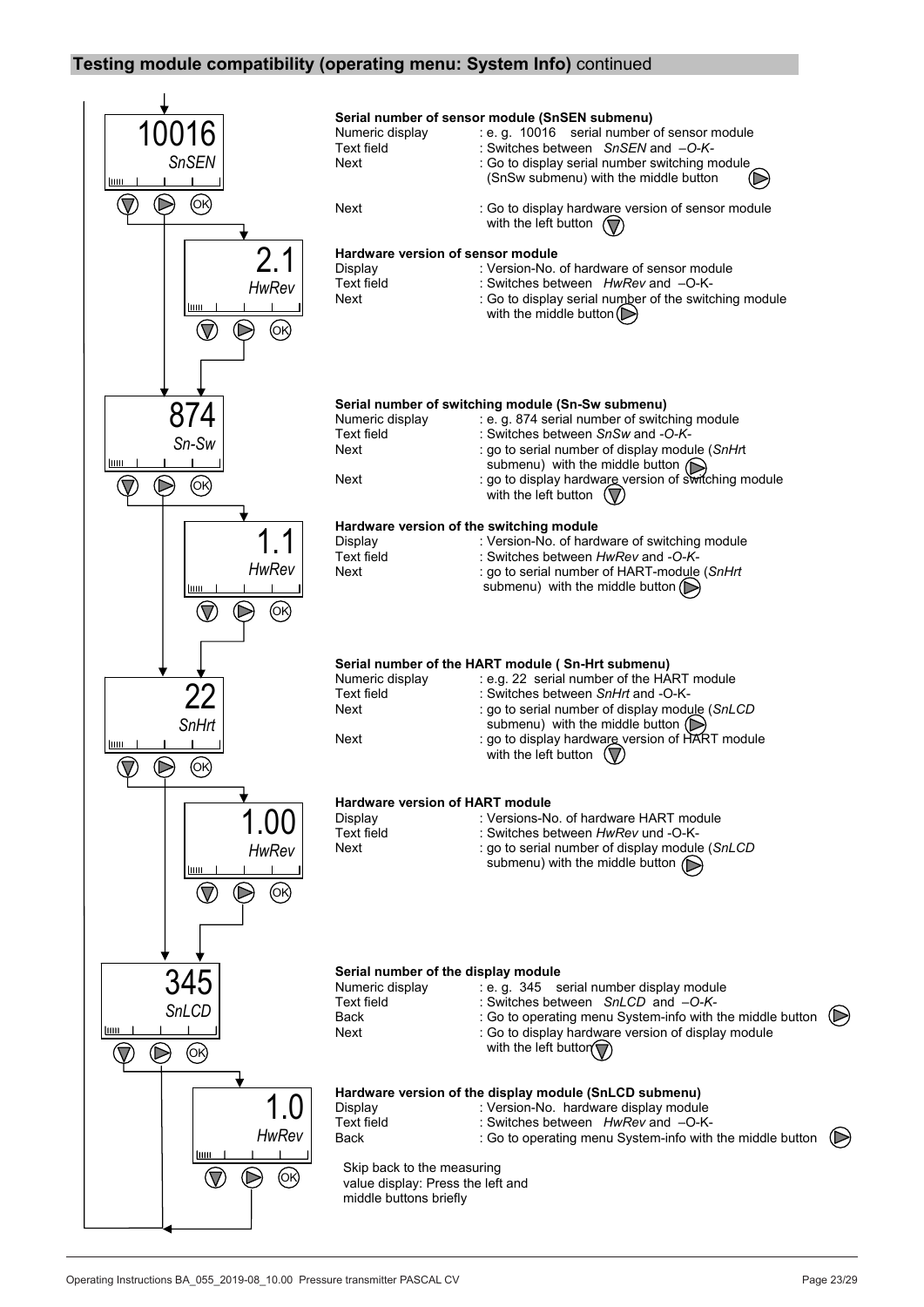## **2.12 Restoring the settings according to data sheet (operating menu: Factory Data Reset)**

#### **Notes:**

In the case of the factory data RESET all entered parameters are reset to the specification sheet data. The adjustment of the transmitter is reset to the factory setting. The transmitter executes a warmstart after the factory data has been restored, i.e. it is in Measuring value display mode.

#### Attention:

In case of factory data RESET the HART-address and the currentmode will be kept.

![](_page_23_Figure_5.jpeg)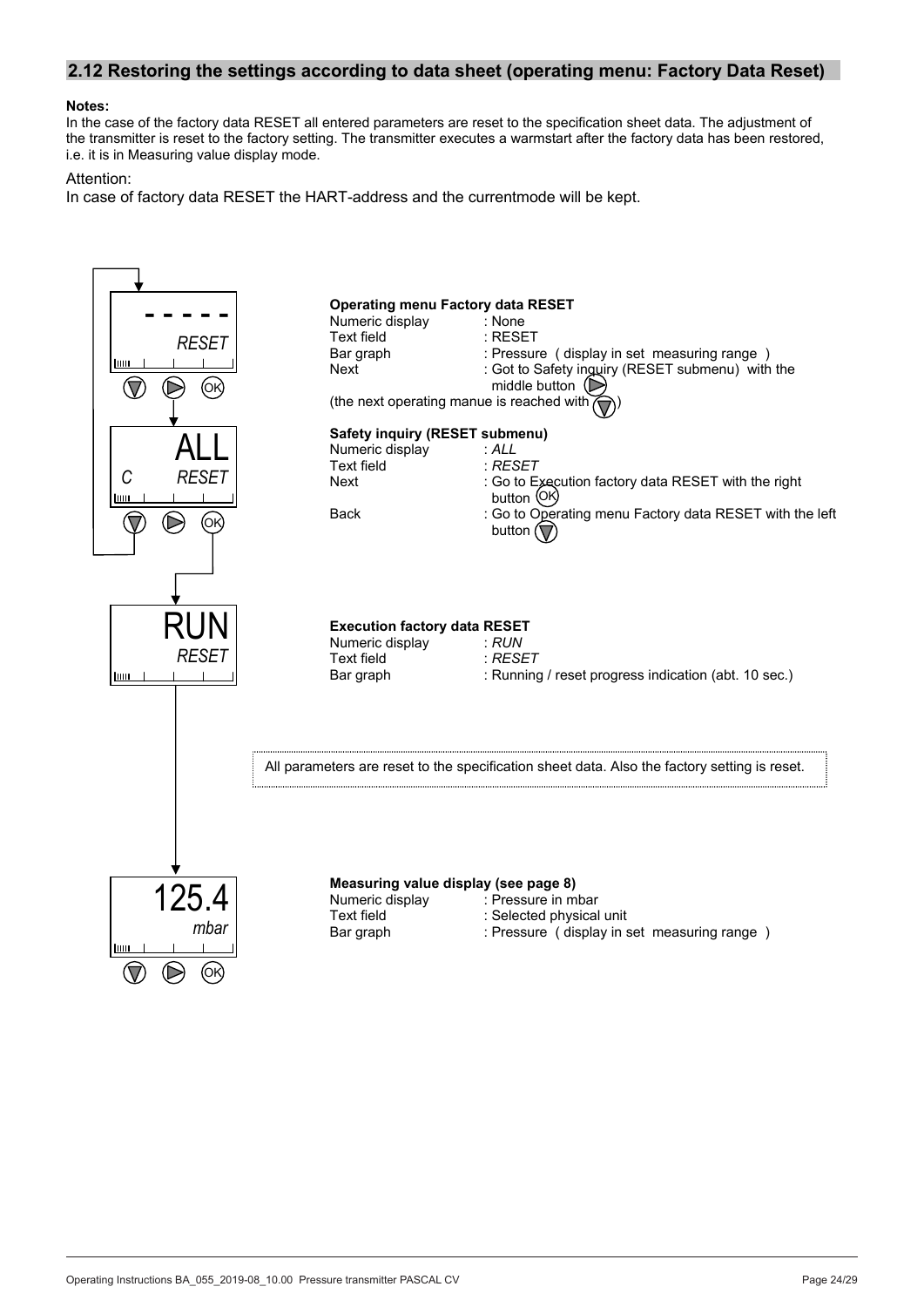## **2.13 Parameter setting for switching channel 1 (operating menu: Switching points / Hysteresis / Switching function [1] )**

#### **Notes :**

- These settings apply to switching channel 1 only
- The switching points may not be within the measuring range  $(4...20 \text{ mA})$ , but can be in nominal range +5%.
- Set parameters are preserved even when the switching module is removed.
- The switching contacts are opened if the transmitter detects an error.

![](_page_24_Figure_6.jpeg)

*Continued on next page*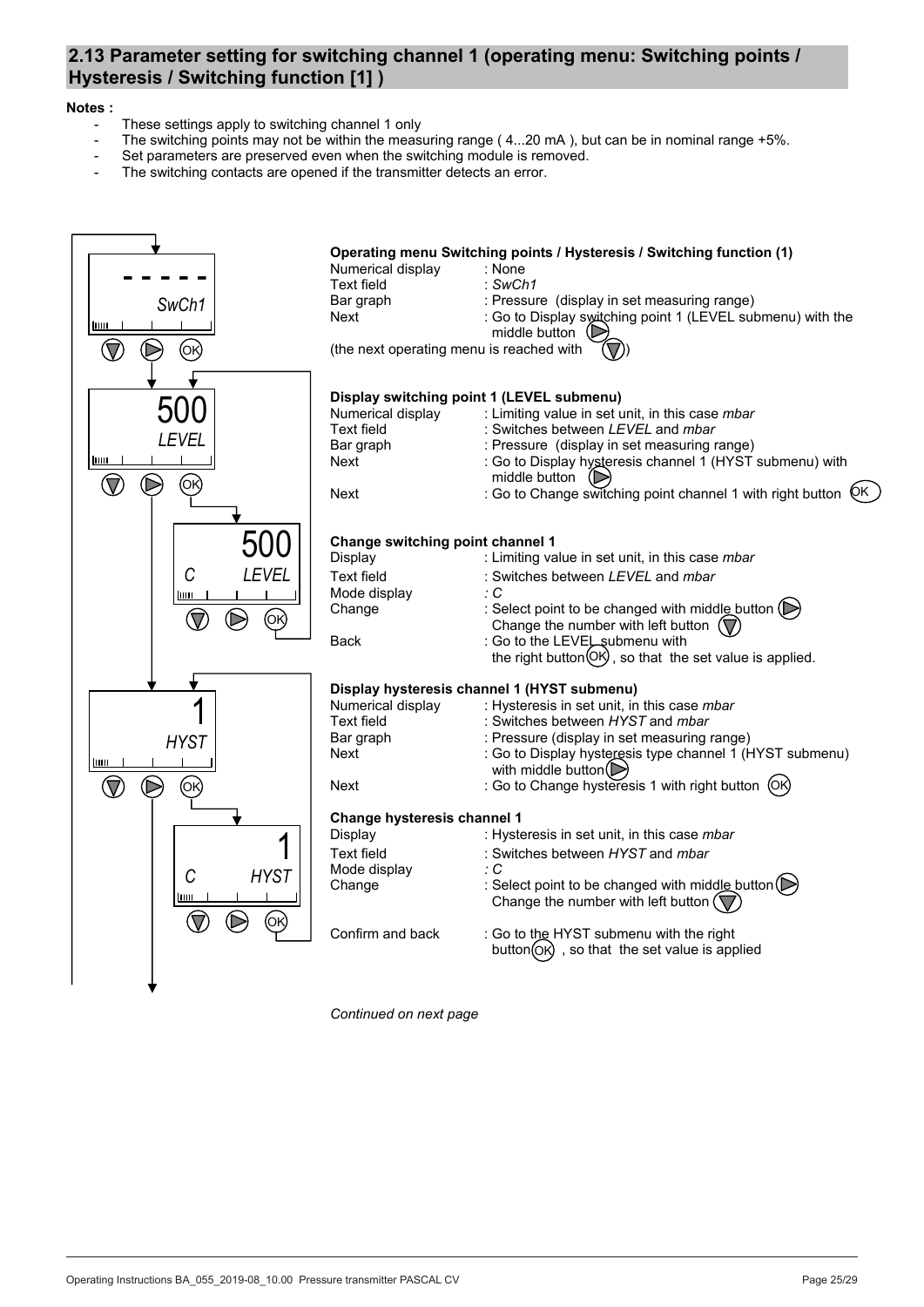## **Parameter setting for switching channel 1 (operating menu: Switching points / Hysteresis / Switching function [1] )** continued

![](_page_25_Figure_1.jpeg)

Skip back to the measuring value display: Press the left and middle buttons briefly

BTA-No. 055 Page 26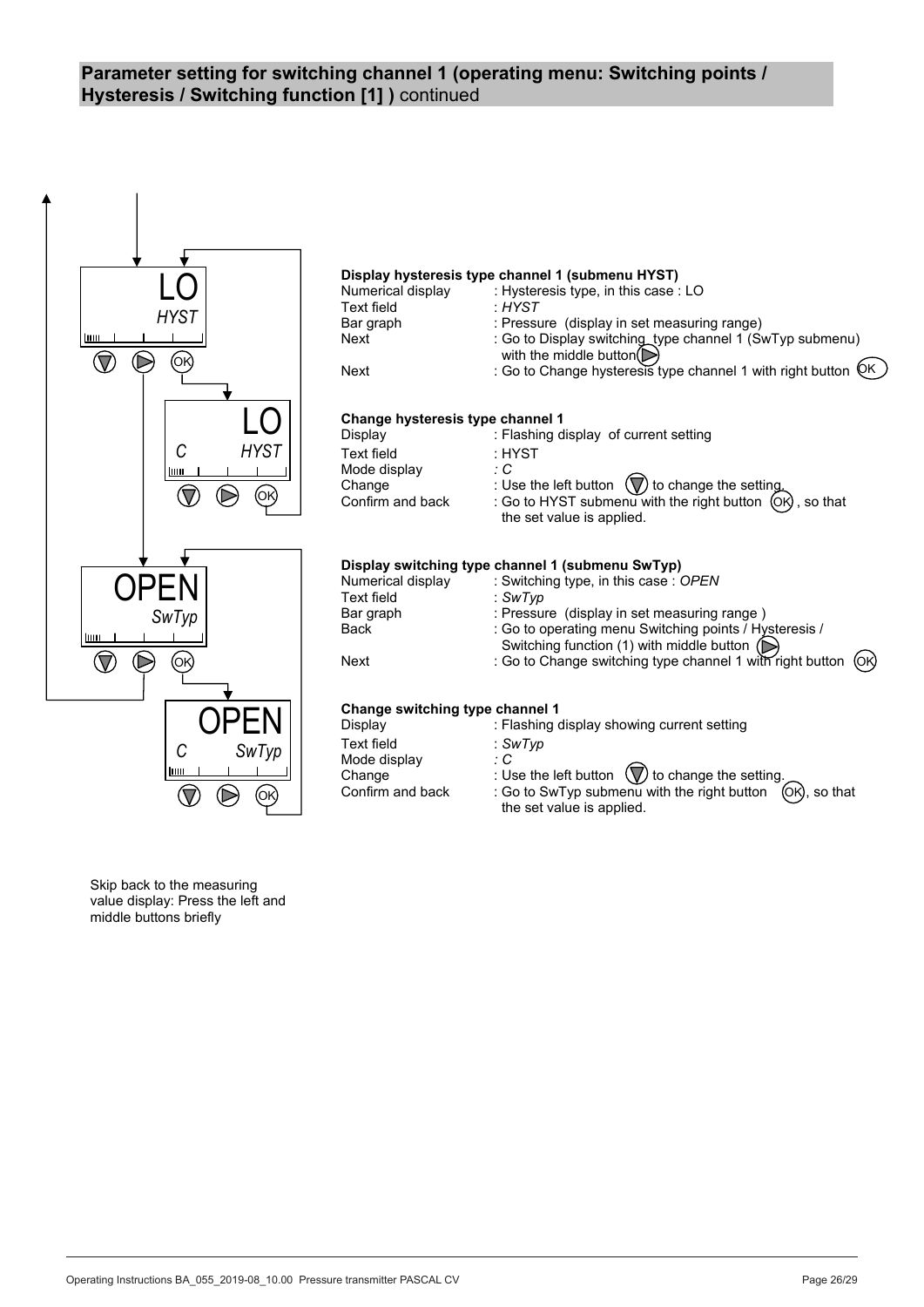## **2.13 Parameter setting for switching channel 2 (operating menu: Switching points / Hysteresis / Switching function [2] )**

#### **Notes :**

- These settings apply to switching channel 2 only
- The switching points may not be within the measuring range  $(4...20 \text{ mA})$ , but can be in nominal range +5%.
- Set parameters are preserved even when the switching module is removed.
- The switching contacts are opened if the transmitter detects an error.

![](_page_26_Figure_6.jpeg)

*Continued on next page*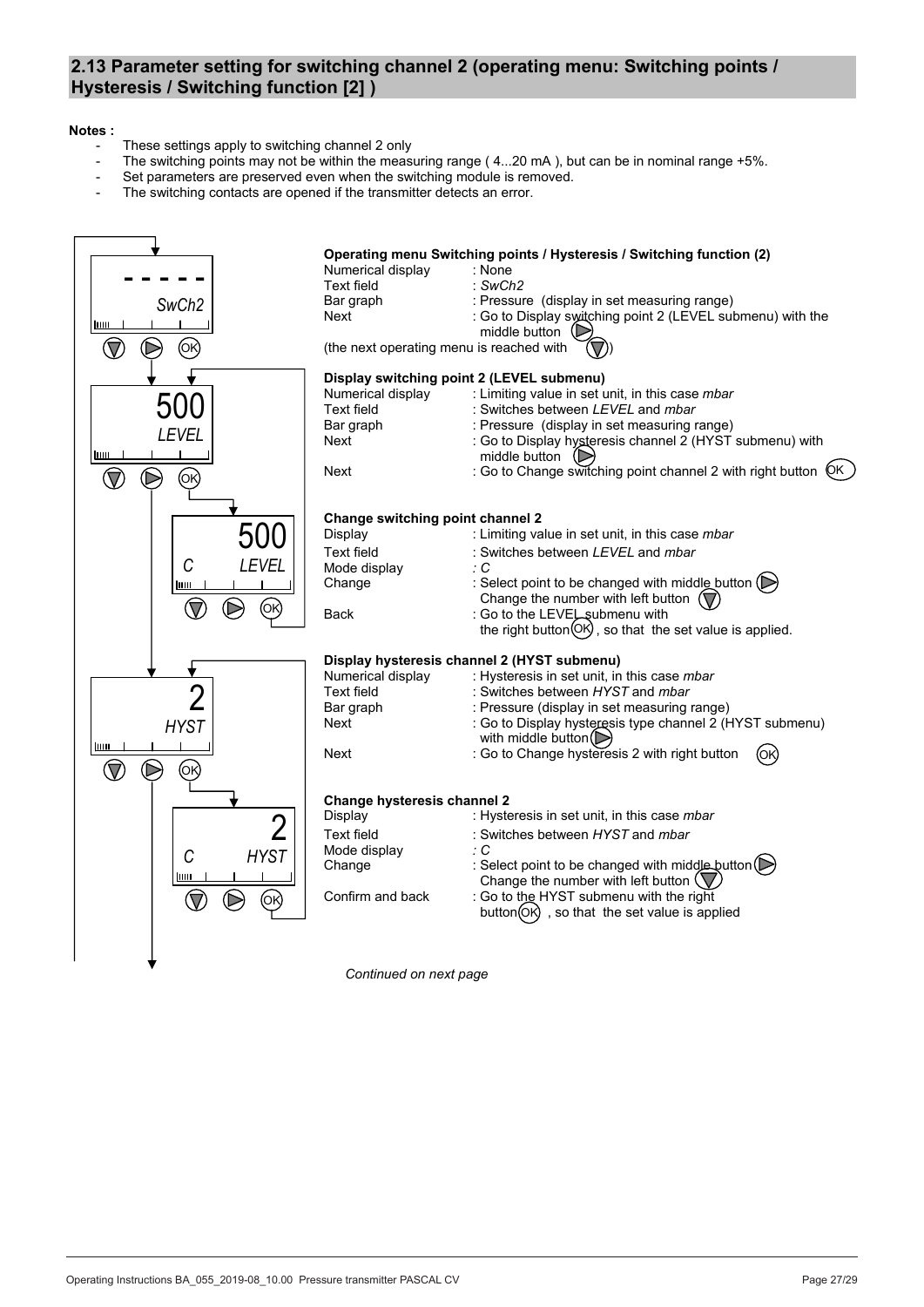## **Parameter setting for switching channel 2 (operating menu: Switching points / Hysteresis / Switching function [2] )**continued

![](_page_27_Figure_1.jpeg)